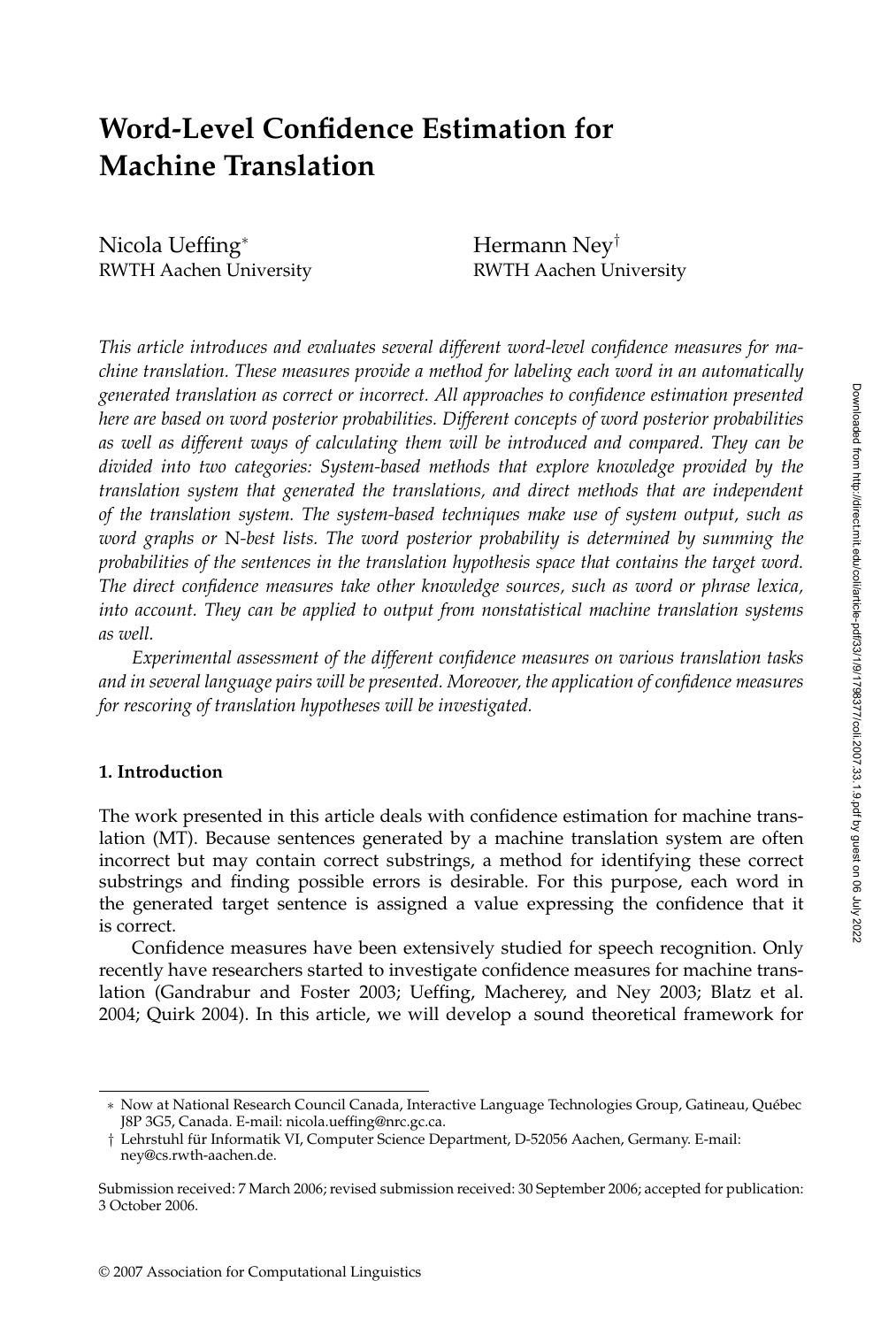calculating and evaluating word confidence measures. Possible applications of confidence measures include:

- marking words with low confidence as potential errors for post-editing
- improving translation prediction accuracy in TransType-style interactive machine translation (Gandrabur and Foster 2003; Ueffing and Ney 2005a)
- combining output from different machine translation systems: Hypotheses with low confidence can be discarded before selecting one of the system translations (Akiba et al. 2004), or the word confidence scores can be used in the generation of new hypotheses from the output of different systems (Jayaraman and Lavie 2005), or the sentence confidence value can be employed for reranking (Blatz et al. 2003).

The article is organized as follows: In Section 2, we briefly review the statistical approach to machine translation. The phrase-based translation system, which serves as the basis for one of the direct confidence measures, will be presented. Section 3 gives an overview of related work on confidence estimation for machine translation. Moreover, word posterior probabilities will be introduced, and we will explain how they can be used as word-level confidence measures. In Section 4, we describe so-called systembased methods for confidence estimation, which make use of the output of a statistical machine translation system, such as word graphs or *N*-best lists. In Section 5, we present confidence measures based on direct models. The combination of several confidence measures into one is described in Section 6. Experimental evaluation and comparison of the different confidence measures is provided in Section 7. Section 8 deals with the rescoring of translation hypotheses using confidence measures. The article concludes in Section 9.

## **2. Statistical Machine Translation**

## **2.1 General**

In statistical machine translation (SMT), the translation is modeled as a decision process: Given a source string  $f_1^J = f_1 \dots f_j \dots f_J$ , we seek the target string  $e_1^J = e_1 \dots e_i \dots e_I$  with maximal posterior probability:

$$
\hat{e}_1^{\hat{i}} = \underset{I, e_1^I}{\operatorname{argmax}} \left\{ Pr(e_1^I \mid f_1^J) \right\} = \underset{I, e_1^I}{\operatorname{argmax}} \left\{ Pr(f_1^J \mid e_1^I) \cdot Pr(e_1^I) \right\} \tag{1}
$$

Through this decomposition of the probability, we obtain two knowledge sources: the translation model  $Pr(f_1^f | e_1^I)$  and the language model  $Pr(e_1^I)$ . Both can be modeled independently of each other. The translation model is responsible for linking the source string  $f_1^j$  and the target string  $e_1^j$ . It captures the semantics of the sentence. The target language model captures the well-formedness of the syntax in the target language.

Nowadays, most state-of-the-art SMT systems are based on bilingual phrases (Och, Tillmann, and Ney 1999; Koehn, Och, and Marcu 2003; Tillmann 2003; Bertoldi et al. 2004; Vogel et al. 2004; Zens and Ney 2004; Chiang 2005). A more detailed description of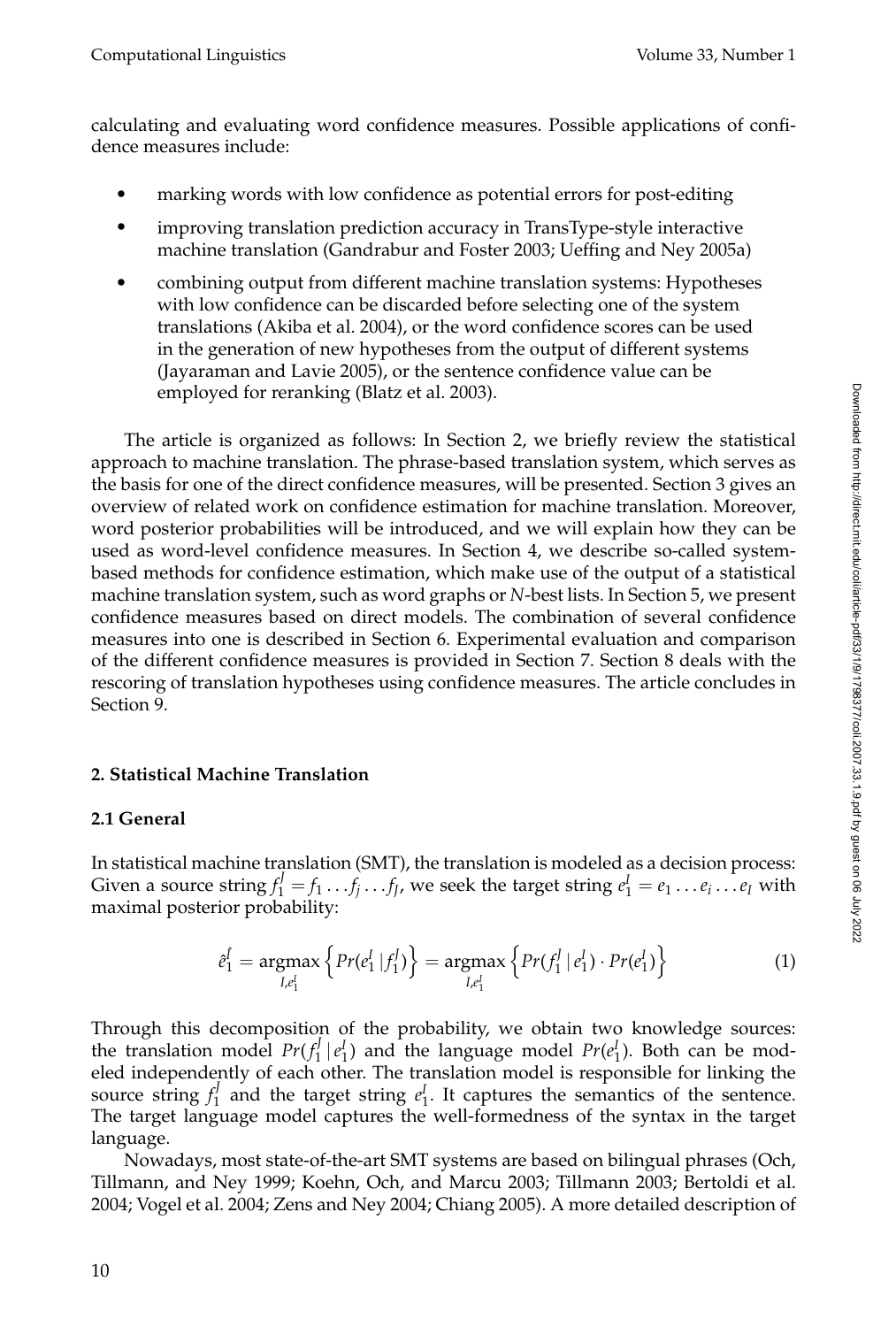a phrase-based approach to statistical machine translation will be given in the following section.

### **2.2 Reviewof the Phrase-Based Translation System**

For the confidence measures which will be introduced in Section 5.1, we use a stateof-the-art phrase-based translation approach as described in Zens and Ney (2004). The key elements of this translation approach are bilingual phrases. Note that these phrases are sequences of words in the two languages and not necessarily phrases in the linguistic sense. The bilingual phrases are extracted from a word-aligned bilingual training corpus.

In this translation approach, the posterior probability  $Pr(e_1^I | f_1^J)$  is modeled directly using a weighted log-linear combination of a language model, a phrase translation model, and a word-based lexicon model. The translation models are used for both directions:  $p(f | e)$  and  $p(e | f)$ . Additionally, a word penalty and a phrase penalty are applied. With the exception of the language model, all models can be considered as within-phrase models as they depend only on a single phrase pair, but not on the context outside the phrase.

In the following, we will present the generation criterion for the phrase-based translation approach. This will be done for a monotone search in order to keep the equations simple. The extension to the non-monotone case is straightforward. Let  $(j_0^K, i_0^K)$  be a segmentation of the source sentence into phrases, where  $j_{k-1} < j_k$  and  $i_{k-1} < i_k$  for  $k = 1, \ldots, K$ . The corresponding (bilingual) phrase pairs are denoted as

$$
(\tilde{f}_k, \tilde{e}_k) = (f_{j_{k-1}+1}^{j_k}, e_{i_{k-1}+1}^{i_k}), k = 1, ..., K
$$

Assume a trigram language model. The phrase-based approach to SMT is then expressed by the following equation:

$$
\hat{e}_1^{\hat{I}} = \underset{\substack{j_0^k, i_0^k, l e_1^l \\ j_0^k, i_0^k, l e_1^l}}{\arg \max} \left\{ \prod_{i=1}^l \left[ c_1 \cdot p(e_i \mid e_{i-2}^{i-1})^{\lambda_1} \right] \cdot \prod_{k=1}^K \left[ c_2 \cdot p(\tilde{f}_k \mid \tilde{e}_k)^{\lambda_2} \cdot p(\tilde{e}_k \mid \tilde{f}_k)^{\lambda_3} \cdot \right] \right\}
$$
\n
$$
\cdot \prod_{j \mid k}^{j_k} p(f_j \mid \tilde{e}_k)^{\lambda_4} \cdot \prod_{j \mid k}^{i_k} p(e_i \mid \tilde{f}_k)^{\lambda_5} \right\}
$$
\n
$$
(2)
$$

*<sup>i</sup>*=*ik*−1+<sup>1</sup>

where  $p(\tilde{f}_k | \tilde{e}_k)$  and  $p(\tilde{e}_k | \tilde{f}_k)$  are the phrase lexicon models in both translation directions. The phrase translation probabilities are computed as a log-linear interpolation of the relative frequencies and the IBM model 1 probability. The single word–based lexicon models are denoted as  $p(f_j | \tilde{e}_k)$  and  $p(e_i | \tilde{f}_k)$ , respectively.  $p(f_j | \tilde{e}_k)$  is defined as the IBM model 1 probability of  $f_j$  over the whole phrase  $\tilde{e}_k$ , and  $p(e_i | \tilde{f}_k)$  is the inverse model, respectively.  $c_1$  is the so-called word penalty, and  $c_2$  is the phrase penalty, assigning constant costs to each target language word/phrase. The language model is a trigram model with modified Kneser–Ney discounting and interpolation (Stolcke 2002). The search determines the target sentence and segmentation that maximize the objective function.

*<sup>j</sup>*=*jk*−1+<sup>1</sup>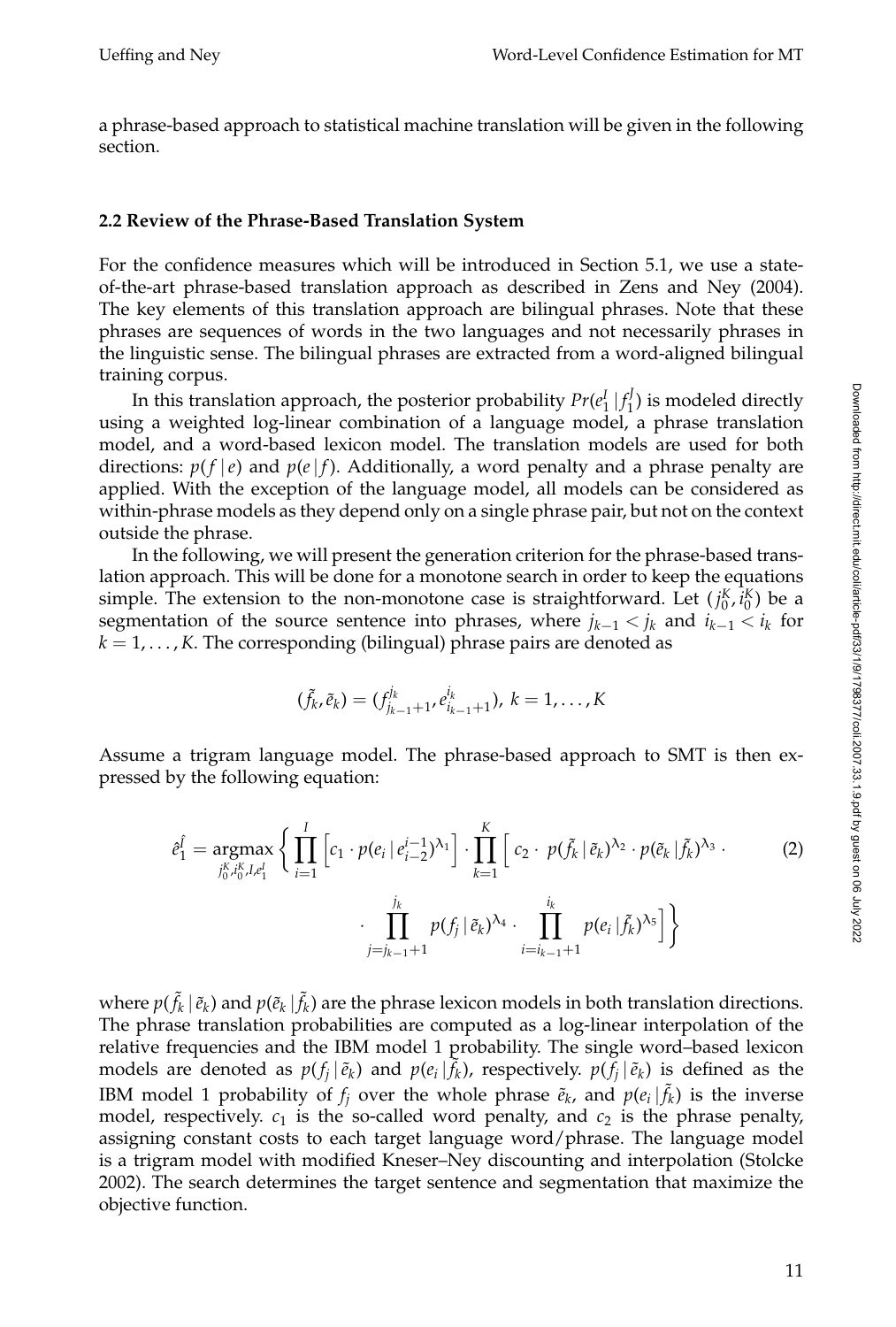As Equation (2) shows, the sub-models are combined via weighted log-linear interpolation. The model scaling factors  $\lambda_1, \ldots, \lambda_5$  and the word and phrase penalties are optimized with respect to some evaluation criterion (Och 2003) such as BLEU score.

The phrase-based translation model will be needed later to define the different confidence measures. We therefore introduce the following notation: Let  $Q_{PM}(\tilde{f}_k, \tilde{e}_k)$  be the score of the phrase pair, which consists of the phrase penalty *c*2, the phrase lexicon scores, and the two word lexicon model scores (see Equation (2)):

$$
Q_{PM}(\tilde{f}_k, \tilde{e}_k) := c_2 \cdot p(\tilde{f}_k \mid \tilde{e}_k)^{\lambda_2} \cdot p(\tilde{e}_k \mid \tilde{f}_k)^{\lambda_3} \cdot \prod_{j=j_{k-1}+1}^{j_k} p(f_j \mid \tilde{e}_k)^{\lambda_4} \cdot \prod_{i=i_{k-1}+1}^{i_k} p(e_i \mid \tilde{f}_k)^{\lambda_5}
$$
(3)

#### **3. Confidence Measures for MT**

#### **3.1 Related Work**

In many areas of natural language processing, confidence measures have scarcely been investigated. The exception is automatic speech recognition, where an extensive amount of research on the topic exists. Confidence measures are widely used in this area—for example, in dialogue systems and in unsupervised training. Recently, researchers have started to investigate confidence measures for machine translation (Blatz et al. 2003, 2004; Gandrabur and Foster 2003; Ueffing, Macherey, and Ney 2003; Quirk 2004; Sanchis 2004). This section gives an overview of confidence estimation for machine translation on the word level as well as the sentence level and discusses its applications.

The first work that studied confidence estimation for statistical machine translation was Gandrabur and Foster (2003). Their confidence measures consist of a combination of different features in a neural network. The confidence is estimated for a sequence of up to four words in an interactive machine translation environment. The probability of being a correct extension of a given sentence prefix is computed for this word sequence. The authors report significant improvement in quality of the predicted translations.

In 2003, a team at the yearly summer workshop at the Center for Language and Speech Processing (CLSP) at Johns Hopkins University, Baltimore, MD, developed confidence measures for machine translation. The combination of several confidence features using neural networks and a naive Bayes classifier was investigated. The workshop team studied confidence estimation on the word level as well as on the sentence level, though the focus was on the sentence level. The features applied included new features as well as those that had previously been developed by team members (Gandrabur and Foster 2003; Ueffing, Macherey, and Ney 2003). Among them were also some of the word posterior probabilities, which will be presented here. Additionally, heuristic and semantic features were studied. For a description of the features and results, see Blatz et al. (2003, 2004).

Following the work of the summer workshop team, Quirk (2004) presented an investigation of different approaches to sentence-level confidence estimation. A set of features is computed for each sentence generated by an MT system, and these features are combined using several different methods: modified linear regression, neural nets, support vector machines, and decision trees. Many of the sentence features are similar to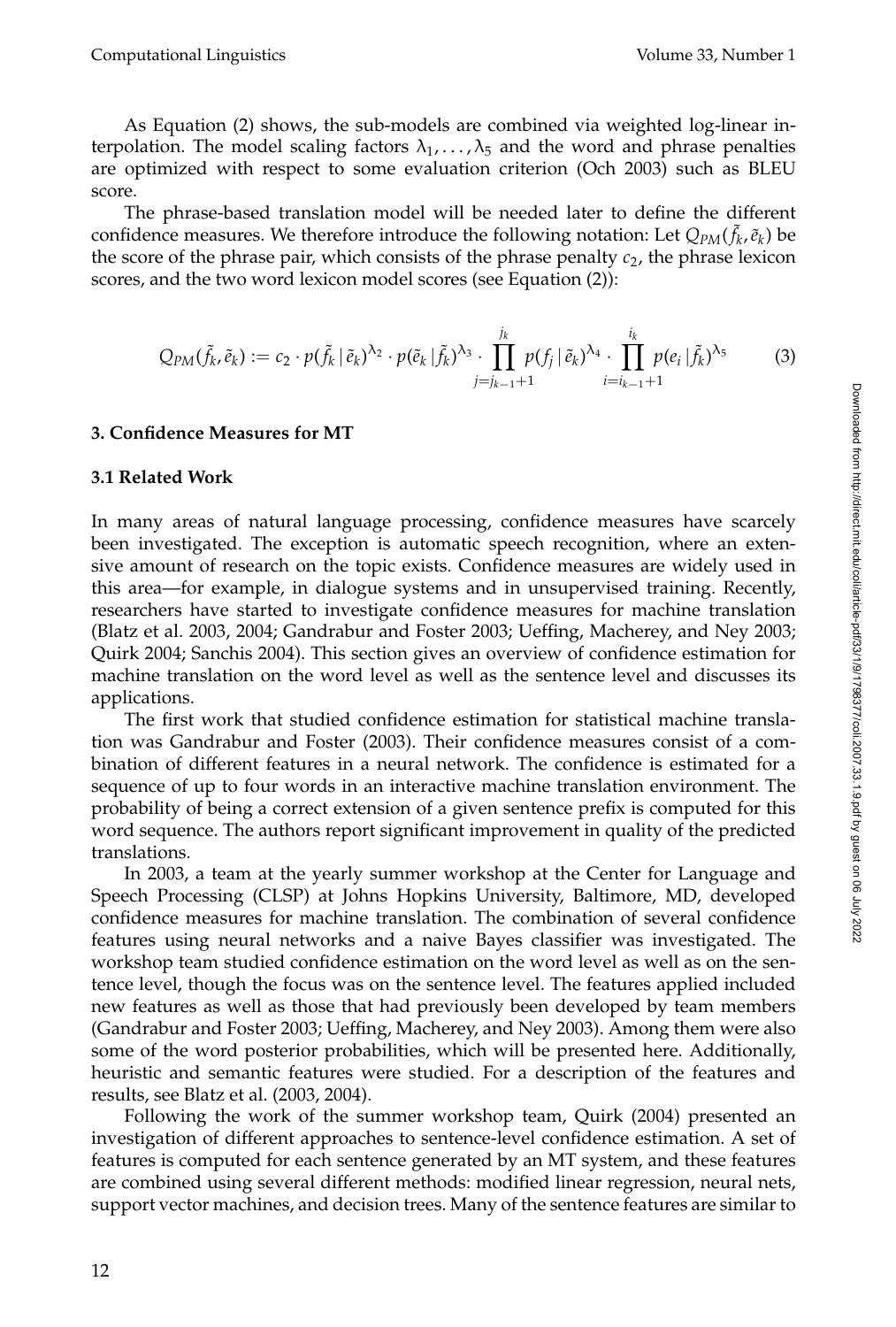those presented in Blatz et al. (2003); the others are specific to the underlying MT system that generated the translations. Quirk  $(2004)$  also investigated the use of manually tagged data for training the confidence measures. The author found that using a small amount of manually labeled training data yields better performance than using large quantities of automatically labeled data.

Akiba et al. (2004) reported the application of confidence measures to the selection of output on *N*-best lists produced by different MT systems. Word-level confidence measures, namely the rank-weighted sum as described in Section 4.1 (and first introduced in Ueffing, Macherey and Ney [2003]), are used to discard low-quality system output before selecting a translation from the various MT systems.

Zens and Ney (2006) presented an extension of the word posterior probabilities presented in this article: Posterior probabilities are calculated not only on the word level, but also for *n*-grams, and are successfully applied to the rescoring of MT hypotheses.

## **3.2 Word Posterior Probabilities**

The confidence of a target word can be expressed by its posterior probability, that is, the probability of the word occurring in the target sentence, given the source sentence. Word posterior probabilities are the basis of all approaches to confidence estimation presented here. The following explains how they can be determined. The different methods can be classified into two categories: **system-based** methods, which make use of system output such as word graphs or *N*-best lists; and **direct** methods, which use external knowledge sources such as statistical word or phrase lexica.

The system-based approaches derive the word posterior probability from the sentence posterior. The posterior probability of a sentence  $e_1^I$  can be approximated by the joint probability  $p(f_1^j, e_1^j)$ , which the statistical machine translation system assigns to a generated translation. The sentence probabilities employed in the search (see Equation (1)) are not normalized, which does not affect the result of the search. But for use in confidence estimation, they need to be normalized in order to obtain a probability distribution over all target sentences (see Equation (6)). From the sentence posterior probabilities, the word posterior probabilities can be calculated by summing up the probabilities of all sentences containing the target word. For an exact quantification of word posterior probabilities, we need to consider the following problem: How can we define a criterion for the occurrence of a word in a sentence? The answer to this question is not at all trivial. Due to ambiguities, the word position in the sentence is not fixed. Sentences can have different numbers of words because of deletions and insertions. Additionally, the words can be reordered in different ways during the translation process. The posterior probability of a target word *e* can depend on its occurrence in position *i* of the target sentence, for example, or on the number of times the word is contained in the sentence. Thus, several different definitions of posterior probabilities will be introduced and investigated in the following discussion. The basic concept of calculating the posterior probability will be explained for the target word *e* occurring in a fixed position *i* of the sentence. This is a rather strict and simple criterion; it will be used here mainly to illustrate the idea. Section 4 will describe several different concepts of word posterior probabilities that relax this condition.

Let  $p(f_1^f, e_1^I)$  be the joint probability of source sentence  $f_1^J$  and target sentence  $e_1^I$ . Here, this is approximated by the probability that an SMT system assigns to the sentence pair (see Section 2). The word posterior probability of *e* occurring in position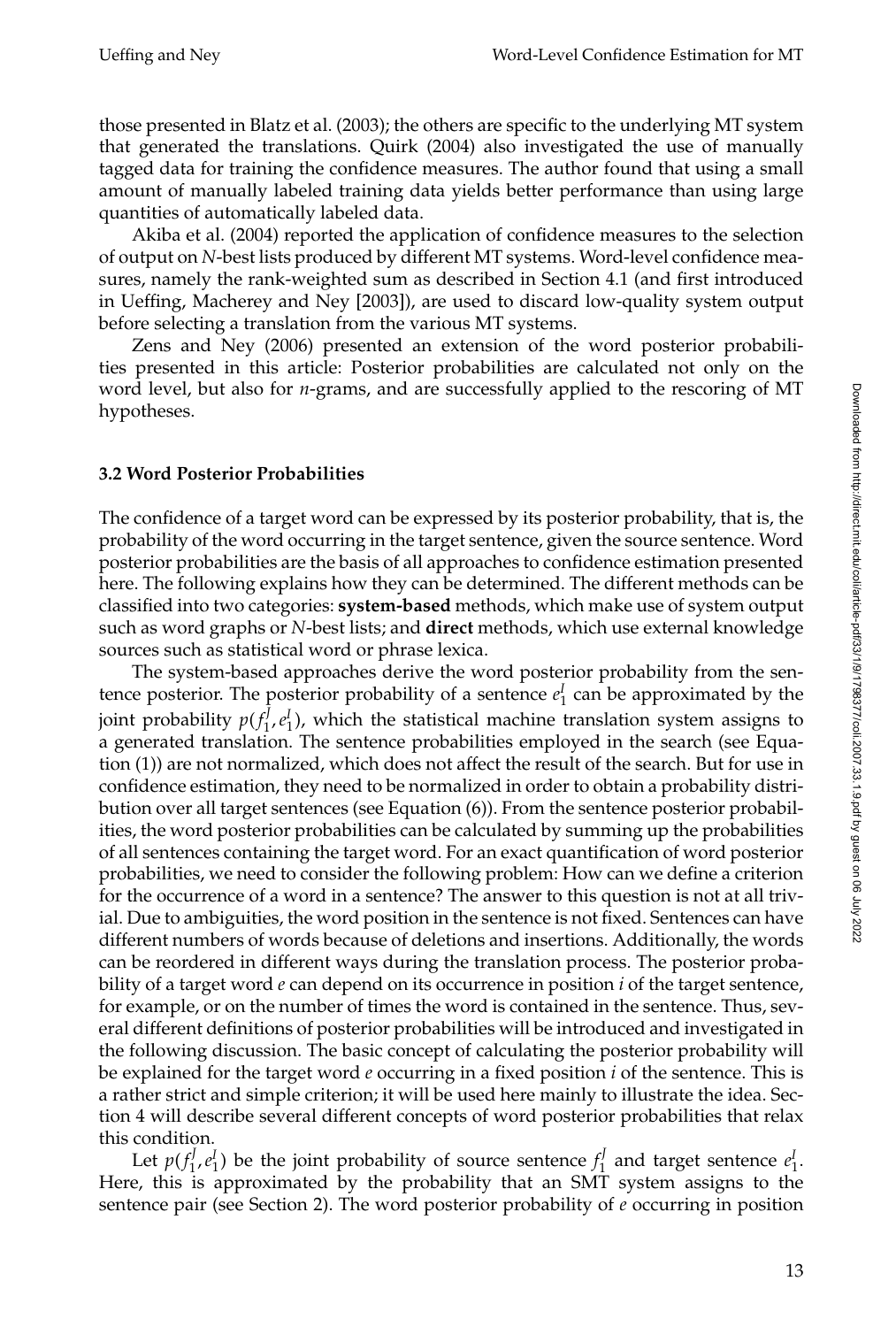*i* is calculated as the normalized sum of probabilities of all sentences containing *e* in exactly this position:

$$
p_i(e|f_1^I) = \frac{p_i(e, f_1^I)}{\sum_{e'} p_i(e', f_1^I)}
$$
(4)

where 
$$
p_i(e, f_1^I) = \sum_{I, e_1^I} \delta(e_i, e) \cdot p(f_1^I, e_1^I)
$$
 (5)

Here  $\delta(\cdot, \cdot)$  is the Kronecker function. The normalization term in Equation (4) is

$$
\sum_{e'} p_i(e', f_1^f) = \sum_{I, e_1^f} p(f_1^f, e_1^f) = p(f_1^f)
$$
\n(6)

This definition of word posterior probabilities raises the question of how to calculate the sums over the target sentences in Equations  $(5)$  and  $(6)$ . This problem can be solved by approximating the summation space via a word graph or an *N*-best list. The summation is then performed explicitly over all sentences given in this restricted space. In the case of an *N*-best list, this is straightforward because the sentences are already listed. On a word graph, the forward–backward algorithm can be applied to carry out the summation efficiently. In these system-based approaches, the calculation depends on the output of the SMT system that generated the translations. The sentence probabilities summed in Equations (5) and (6) are the scores assigned by the underlying SMT system. The summation space is restricted to those hypotheses that are assigned a high probability by the SMT system, and the others are not considered.

The second approach to the calculation of word posterior probabilities is summation using direct models such as IBM model 1 or a phrase-based translation model. These methods do not consider the whole target sentence. The summation of probabilities is carried out over single words or phrases without context. These modelbased word posterior probabilities are independent of the system generating the translations. They do not require the MT system to assign a probability to the translation hypothesis. Thus, they can also be used for confidence estimation on hypotheses from a non-statistical MT system or if only the single best translations without any scores are given.

#### **3.3 Word Confidence Measures**

The idea behind word-level confidence estimation is to be able to detect possible errors in the output of a machine translation system. Using confidence measures, individual words can be labeled as either correct or incorrect. This additional information can be used in, for example, interactive TransType-style machine translation systems (Gandrabur and Foster 2003; Ueffing and Ney 2005a).

Two problems have to be solved in order to compute confidence measures. First, suitable confidence features have to be computed. Second, a binary classifier has to be defined, which decides whether a word is correct or not. The word posterior probabilities introduced in Section 3.2 can be interpreted as the probability of a word being correct. That is, the probability can directly be used as a confidence measure. For this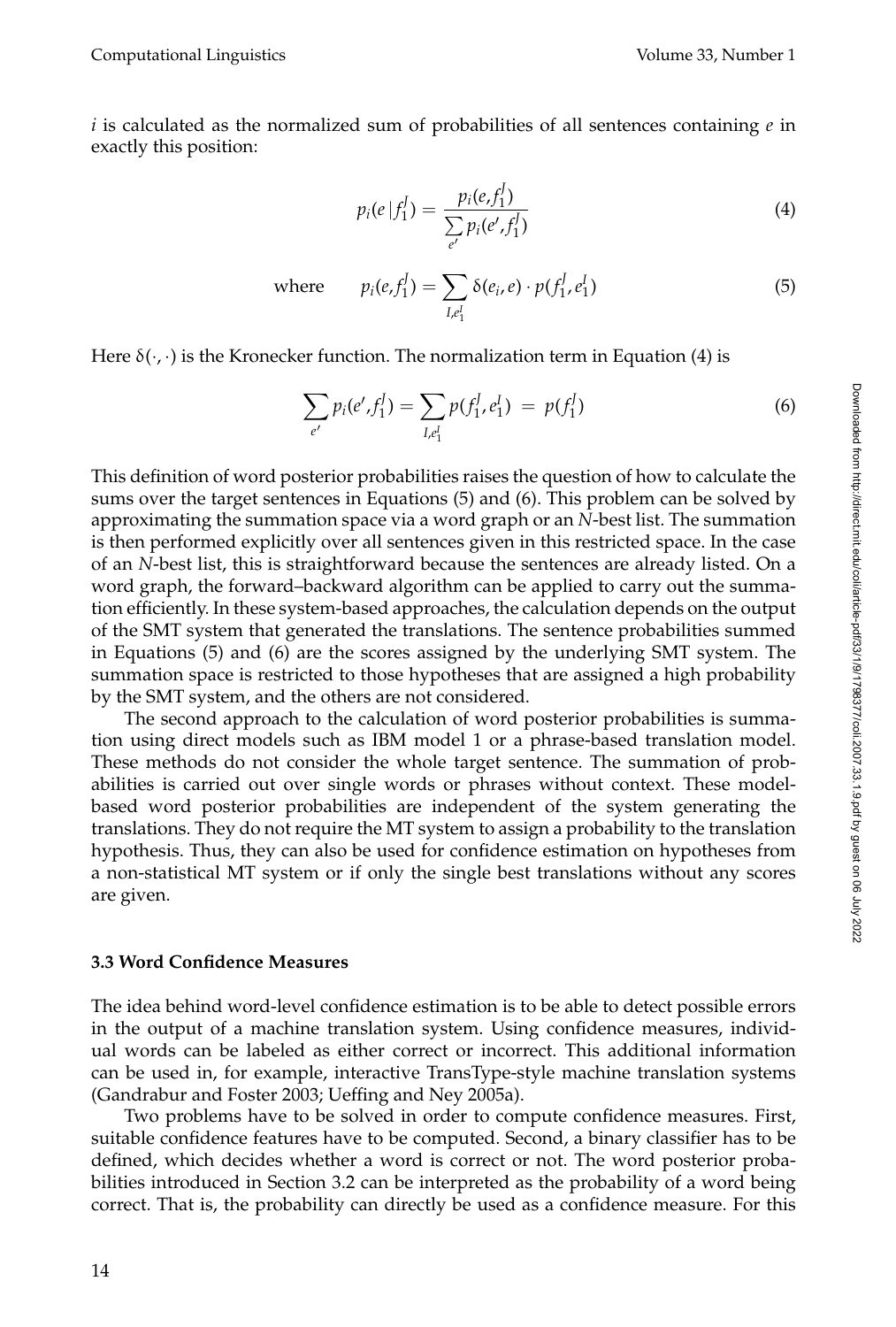purpose, it is compared to a threshold *t*. All words that have confidence above this threshold are tagged as correct, and all others are tagged as incorrect, translations. Thus, the binary classifier is defined as

$$
\text{class}(e) = \begin{cases} \text{correct} & \text{if } p(e \mid f_1^I) \ge t \\ \text{incorrect otherwise} \end{cases} \tag{7}
$$

The threshold *t* is optimized on a distinct development set beforehand.

The question of how the correctness of a word in MT output is determined is not at all an easy one. We will address this issue in Section 7.2.

## **4. System-Based Confidence Measures**

In this section, we will present confidence measures that are calculated over *N*-best lists or word graphs generated by an SMT system. Several different models for the occurrence of a target word in a sentence will be defined and experimentally evaluated. These are the models that proved most promising from a theoretical viewpoint and in the experimental evaluation:

- Target word *e* occurs in position *i* of the target sentence (see Section 4.1). The calculation of word posterior probabilities over word graphs and *N*-best lists is explained in detail for this concept.
- The word is considered if it occurs in a window around the position:  $i \pm t$ ,  $t \in \mathbb{N}$ , for some position *i* (see Section 4.2).
- The Levenshtein alignments between the hypothesis under consideration and all other possible translations are determined. The target word *e* (in some position *i*) is taken into account if it is Levenshtein-aligned to itself (see Section 4.3).
- *e* is contained in the sentence at least *n* times,  $n \in \mathbb{N}$  (see Section 4.4).

Section 4.5 will treat the issue of scaling the probabilities that the SMT system assigns to the translation hypothesis.

## **4.1 Approach Based on the Fixed Target Position**

In this approach, the word posterior probability is determined for word *e* occurring in target position *i* as shown in Equation (4). This variant requires the word to occur exactly in the given position *i*. Hence, a probability distribution over the pairs  $(e, i)$  of target words *e* and positions *i* in the target sentence is obtained. This type of word posterior probability was first introduced in Ueffing, Macherey, and Ney (2003).

The concept of word posterior probabilities based on the fixed target position allows for easy calculation over word graphs and *N*-best lists. However, this concept is rather restrictive. In practice, the target position of a word varies between different translation alternatives. The method presented here is a starting point for more flexible approaches that perform summation over a window of target positions.

In the following, we will show how the word posterior probabilities based on fixed target positions are calculated over word graphs and over *N*-best lists.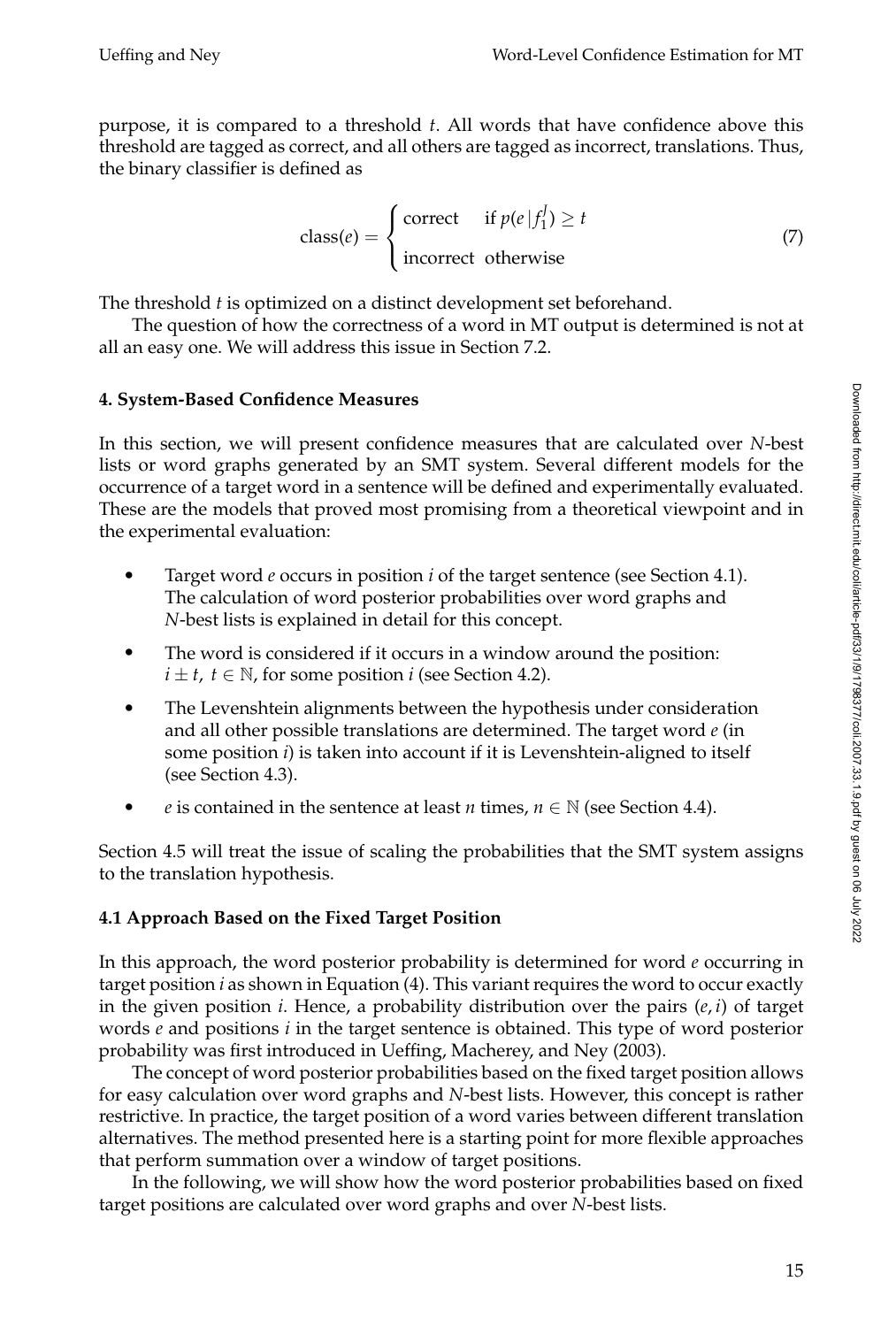*Calculation using word graphs.* A word graph represents the most promising hypotheses generated by the translation system (Ueffing, Och, and Ney 2002; Zens and Ney 2005). It has the advantage of being a compact representation of the translation hypothesis space, which allows for efficient calculation of word posterior probabilities. A word graph is a directed acyclic graph  $G = (V, E)$  with vertex set *V* and edge set *E*. It has one designated root node  $n_0 \in V$ , representing the beginning of the sentence. Each path through the word graph represents a translation candidate. The nodes of the graph contain information such as the set of covered source positions and the language model history. Two hypotheses can be recombined if their information is identical. Recombination is carried out during decoding to accelerate the search process. If two hypotheses represent the same information with respect to translation and language models, they will be assigned the same probabilities by these models in the future. Therefore, the outcome of the search is not altered, but the processing time can be significantly decreased if only the more promising of the two hypotheses is considered for further expansion. If no recombination were carried out, the word graph would have the structure of a tree.

The edges in the word graph are annotated with target words. Additionally, they contain weights representing the part of the probability that is assigned to each particular word as part of the target hypothesis. When multiplying the scores along a path, the probability of the corresponding hypothesis is obtained. The sentence position of a word refers to the path length in the word graph: Consider an edge  $(n, n')$  that is annotated with word  $e$ . If a path leading from source node  $n_0$  into  $n$  has  $i$  edges, then  $e$  will be the  $(i + 1)$ -th word in the corresponding sentence. Note that due to recombination this position is not unambiguous. If two hypotheses of different lengths *i* and *i'* are recombined in node  $n$ , then  $e$  will be in position  $i + 1$  in the one resulting sentence, and in  $i' + 1$  in the other sentence.

For an example of a word graph, see Figure 1. The source sentence is *Wir können das machen!*, and the reference translation is *We can do that!*. The leftmost node is the root node  $n_0$ . The other nodes represent different states with respect to the set of covered source positions and language model history. In this example, a trigram



#### **Figure 1**

Example of forward–backward calculation on a word graph. The posterior probability of *can* in the second position is obtained by multiplying the total probability of all incoming paths (dashed lines) and outgoing paths (dotted), separately for the two edges, and summing the products.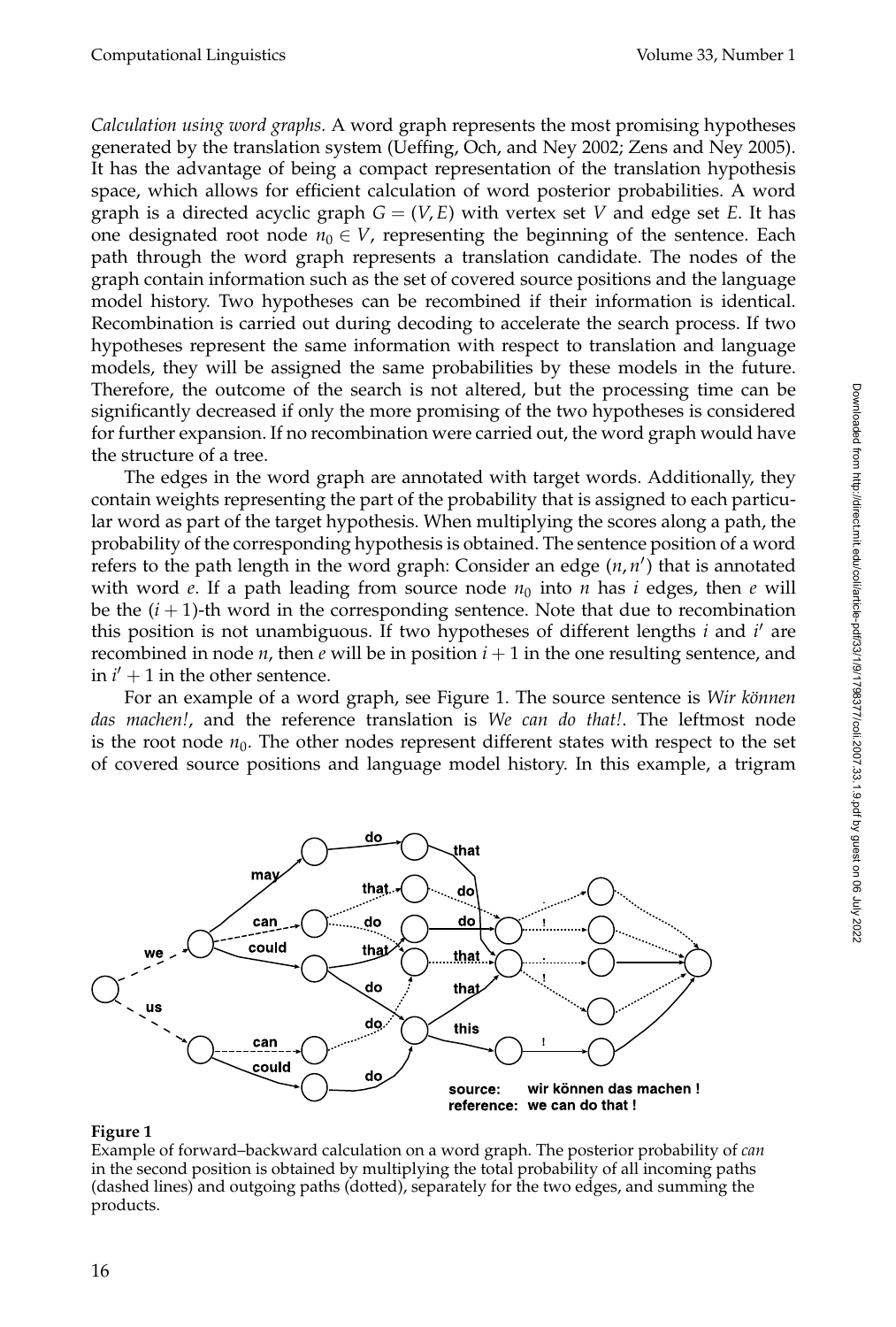language model is applied, that is, all paths leading into a node share the last two words. The translation alternatives contained in this word graph represent different reorderings of the words in the sentence: The monotone translation *that do* as well as the correctly reordered sequence *do that* occur. Note that in order to limit the size of the graph and keep the presentation simple, an example was chosen where all target sentences have the same length.

The posterior probabilities of word *e* in position *i* can be computed by summing up the probabilities of all paths in the graph that contain an edge annotated with *e* in position *i* of the target sentence. This summation is performed efficiently using the forward– backward algorithm (Jurafsky and Martin 2000). This algorithm also determines the total probability mass that is needed for normalization, as shown in Equation (6). In the following, we will present the exact equations for a word graph generated by the phrase-based translation system described in Section 2.2. In such a word graph, the first word of a target phrase is assigned the score for the whole phrase. That is, when translating a source phrase  $\tilde{f}_k$  by a target phrase  $\tilde{e}_k = e_{i_{k-1}+1} \dots e_{i_k}$ , the full contribution of all sub-models for this phrase is included for the first word *eik*−1<sup>+</sup>1. All following words  $e_{i_{k-1}+2} \dots e_{i_k}$  are assigned probability 1.

The forward–backward algorithm works as follows: Let  $Q_{PM}(\tilde{f}_k, \tilde{e}_k)$  be the phrase model score of a phrase pair as defined in Equation (3) in Section 2.2. In order to keep the notation simple, we assume a bigram language model. The extension to higher-order language models is straightforward. The **forward probability**  $\Phi_i(e_i;\tilde{e}_k,\tilde{f}_k)$  of word  $e_i$  is the probability of reaching word  $e_i$  from the sentence start, where  $e_i$  occurs in position *i* of the sentence. It depends on the phrase pair  $(\tilde{f}_k, \tilde{e}_k)$  for which  $e_i \in \tilde{e}_k$ . Because the full score of this phrase pair is included at the first word  $e_{i_{k-1}+1}$ , two cases have to be distinguished in the calculation: Either  $e_i$  is the first word in the phrase, that is, *i* =  $i_{k-1}$  + 1, or  $i_{k-1}$  + 1 < *i* ≤  $i_k$ . The forward probability can be determined by summing the probabilities of all partial hypotheses of length *i* − 1. This allows for recursive calculation in ascending order of *i*. We obtain the following formula:

$$
\Phi_{i}(e_{i}; \tilde{e}_{k}, \tilde{f}_{k}) = \n\begin{cases}\nQ_{PM}(\tilde{f}_{k}, \tilde{e}_{k}) \cdot \prod_{i'=i+1}^{i_{k}} c_{1} \cdot p(e_{i'} | e_{i'-1})^{\lambda_{1}} \cdot \sum_{\tilde{e}_{k-1}} p(e_{i} | e_{i_{k-1}})^{\lambda_{1}} \\
\cdot \sum_{\tilde{f}_{k-1}} \Phi_{i-1}(e_{i_{k-1}}; \tilde{e}_{k-1}, \tilde{f}_{k-1}) \quad \text{if } i = i_{k-1} + 1 \\
\Phi_{i-1}(e_{i-1}; \tilde{e}_{k}, \tilde{f}_{k}) \quad \text{if } i_{k-1} + 1 < i \leq i_{k}\n\end{cases}
$$

The **backward probability**  $\Psi_i(e_i; \tilde{e}_k, \tilde{f}_k)$  expresses the probability of completing a sentence from the current word on. It can be determined recursively in descending order of *i*. Again, we distinguish two cases:

$$
\Psi_{i}(e_{i}; \tilde{e}_{k}, \tilde{f}_{k}) = \begin{cases}\n\sum_{\tilde{e}_{k+1}} \prod_{i'=i}^{i_{k+1}} c_{1} \cdot p(e_{i'} | e_{i'-1})^{\lambda_{1}} \cdot \sum_{\tilde{f}_{k+1}} Q_{PM}(\tilde{f}_{k+1}, \tilde{e}_{k+1}) \cdot \Psi_{i+1}(e_{i+1}; \tilde{e}_{k+1}, \tilde{f}_{k+1}) \\
\vdots \\
\Psi_{i+1}(e_{i+1}; \tilde{e}_{k}, \tilde{f}_{k})\n\end{cases}
$$
 if  $i = i_{k}$   
if  $i_{k-1} < i < i_{k}$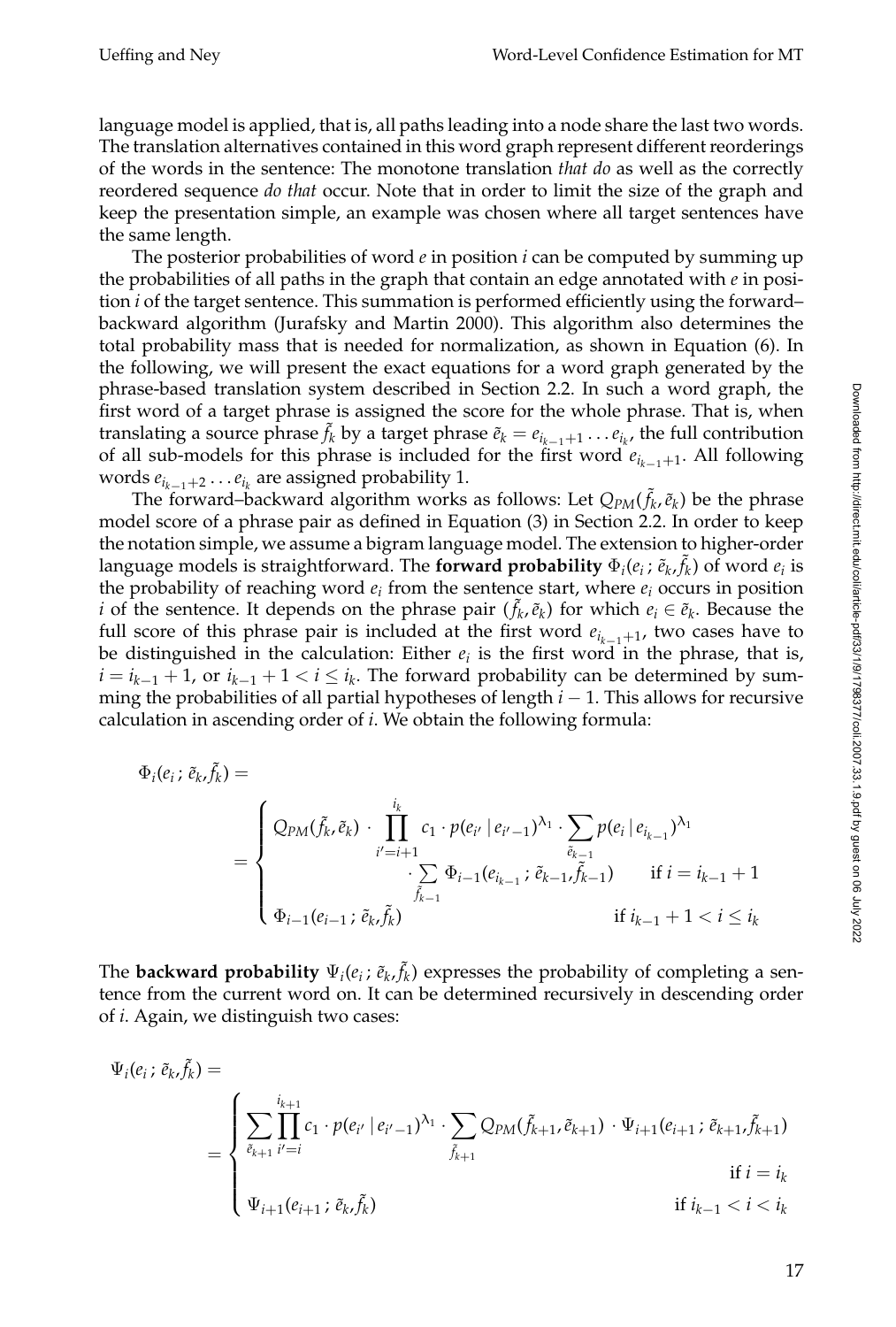Using the forward–backward algorithm, the word posterior probability of word *e* in position *i* is determined by combining the forward and backward probabilities of all hypotheses containing *e* in this position. We carry out a summation over all corresponding phrase pairs  $(\tilde{f}_k, \tilde{e}_k)$ . This yields

$$
p_i(e, f_1^f) = \sum_{\tilde{e}_k} \sum_{\tilde{f}_k} \Phi_i(e; \tilde{e}_k, \tilde{f}_k) \cdot \Psi_i(e; \tilde{e}_k, \tilde{f}_k)
$$
(8)

To obtain a posterior probability, a normalization (as shown in Equation (4)) has to be performed. The normalization term  $p(f_1^I) := \sum_{e'} p_i(e', f_1^I)$  corresponds to the probability mass contained in the word graph and can be calculated by summing the backward probabilities of all words that occur in the first sentence position:

$$
p(f_1^J) = \sum_{\tilde{e}_1 = e_1 \dots e_{i_1}} \sum_{\tilde{f}_1} \Psi_1(e_1; \tilde{e}_1, \tilde{f}_1)
$$

Figure 1 illustrates the forward–backward algorithm. Assume the word posterior probability of the word *can* appearing in the second position of the target sentence is to be calculated. There are two edges in the graph that contain this word in the desired target position. Thus, the probabilities of the paths leading through these edges have to be summed. The forward probabilities are the probabilities of the incoming edges, shown by dashed lines. The backward probabilities are those of the paths marked by dotted lines. They are combined (separately for each edge) and then summed to obtain the word posterior probability of *can* in position 2.

*Calculation using* N*-best lists.* An *N*-best list contains the *n* most promising translation hypotheses generated by the statistical machine translation system. The *N*-best list is extracted from a word graph. The hypotheses are sorted by their probability in descending order. This representation allows for easy computation of the sum given in Equation (5). Furthermore, the calculation of more complex variants of word posterior probabilities, such as the approach based on Levenshtein alignment (see Section 4.3), is feasible.

Let  $e_{n,1}^{n,I_n}$ ,  $n = 1, ..., N$ , be the target hypotheses in the *N*-best list. The word posterior probabilities presented in Equation (4) are calculated by summing the sentence probabilities of all sentences containing target word *e* in target position *i*. The sentence probability  $p(f_1^f, e_{n,1}^{n,I_n})$  is given in the *N*-best list. The word posterior probability is then determined as

$$
p_i(e|f_1^J) = \frac{\sum_{n=1}^N \delta(e_{n,i}, e) \cdot p(f_1^J, e_{n,1}^{n, I_n})}{\sum_{e'} \sum_{n=1}^N \delta(e_{n,i}, e') \cdot p(f_1^J, e_{n,1}^{n, I_n})}
$$

The normalization term in the denominator equals the probability mass contained in the *N*-best list.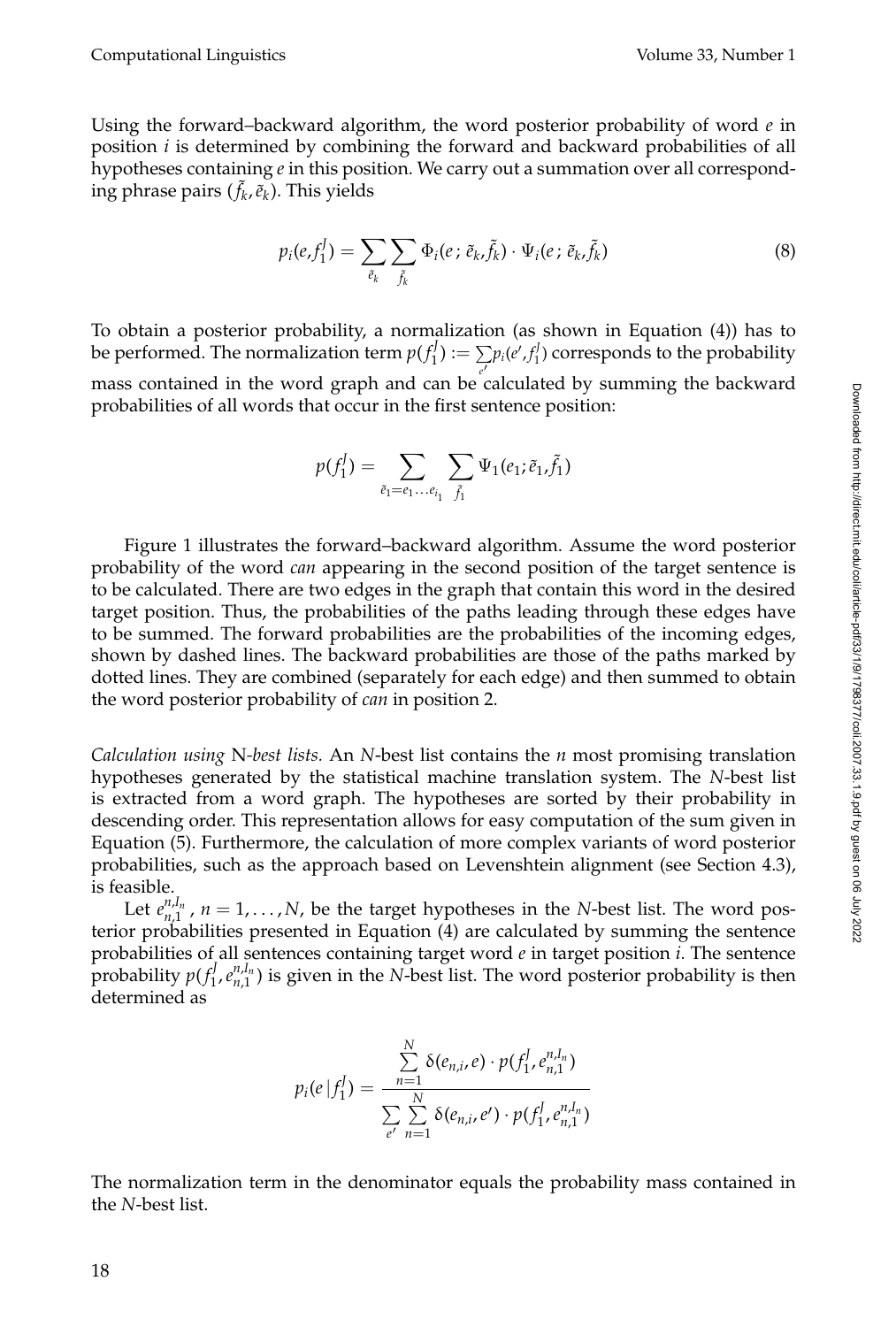Instead of the sum of probabilities, one can also determine the relative frequency or the rank-weighted frequency of a word as follows: The relative frequency of *e* occurring in target position *i* in the *N*-best list is computed as

$$
h_i(e \mid f_1^j) := \frac{1}{N} \sum_{n=1}^N \delta(e_{n,i}, e) \tag{9}
$$

The rank-weighted frequency is determined as

$$
r_i(e|f_1^I) := \frac{2}{N(N+1)} \sum_{n=1}^N \delta(e_{n,i}, e) \cdot (N+1-n)
$$
 (10)

Here, the inverted ranks  $N + 1 - n$  are summed up because an occurrence of the word in a hypothesis near the top of the list will score better than one in the lower ranks. This value is normalized by the sum of all ranks in the list. Note that the values in Equations (9) and (10) could also be calculated over *N*-best lists that do not contain the sentence probability.

#### **4.2 Approach Based on a Windowover Target Positions**

One way of accounting for slight variations in the target position *i* of word *e* is the introduction of a window  $i \pm t$ ,  $t \in \mathbb{N}$ , around position *i*. The word confidence is determined as the sum of the word posterior probabilities calculated for the positions within this window. This leads to

$$
p_{i,t}(e|f_1^J) = \sum_{k=i-t}^{i+t} p_k(e|f_1^J)
$$
\n(11)

The window can easily be integrated both into the *N*-best list and the word graph–based implementation: The target position-dependent word posterior probabilities are calculated as stated in Equation (4), and the summation over the positions in the window is performed in an additional step.

#### **4.3 Approach Based on the Levenshtein Alignment**

Another way of accounting for variations in the target position of a word is to perform the Levenshtein alignment (Levenshtein 1966) between sentence  $e_1^I$  under consideration and the other possible target sentences. The summation in Equation (5) is then performed over all sentences containing *e* in a position Levenshtein-aligned to *i* (Ueffing, Macherey, and Ney 2003).

The implementation of this summation over *N*-best lists is straightforward: The Levenshtein alignment is performed between the hypothesis  $e_1^I$  and every sentence  $e_{n,1}^{n,I_n}$  contained in the *N*-best list individually, and then the summation is carried out. For word graphs, no efficient way of determining the Levenshtein alignments and the resulting word posterior probabilities is known.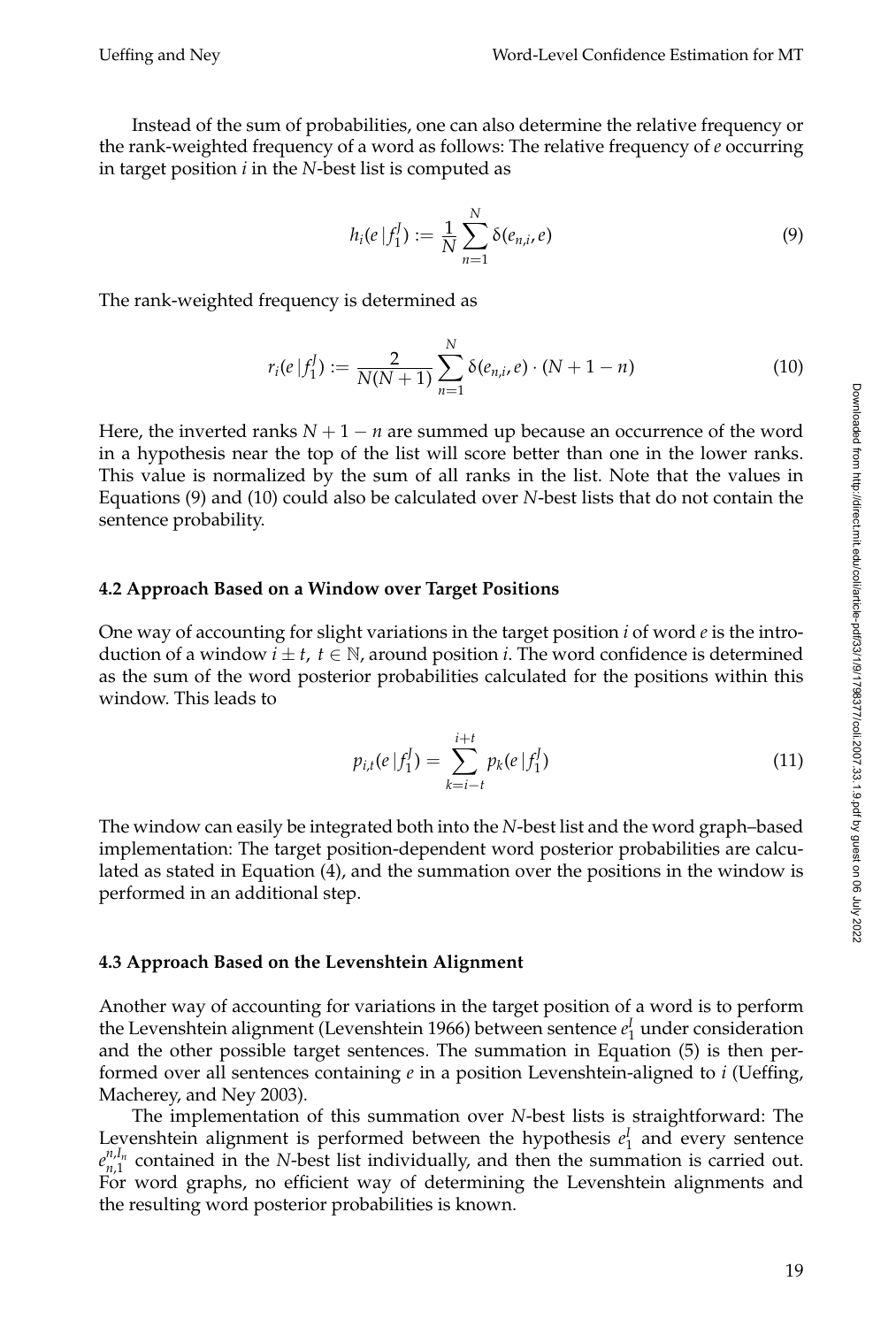Let  $\mathcal{L}(e_1^I, e_{n,1}^{n,I_n})$  be the Levenshtein alignment between sentences  $e_1^I$  and  $e_{n,1}^{n,I_n}$ , and  $\mathcal{L}_i(e_1^I, e_{n,1}^{n,I_n})$  that of word *e* in position *i* in  $e_1^I$ . Consider the following example: Calculating the Levenshtein alignment between the sentences  $e_1^I = "A \ B \ C \ D \ E"$  and  $e_{n,1}^{n,I_n}$  = "B C G E F" yields

$$
\mathcal{L}(e_1^I, e_{n,1}^{n,I_n}) = " - B C G E''
$$

Using this representation, the word posterior probability of word *e* occurring in a position Levenshtein-aligned to *i* is given by

$$
p_{\text{lev}}(e \mid f_1^J, e_1^I, \mathcal{L}) = \frac{p_{\text{lev}}(e, f_1^J, e_1^I, \mathcal{L})}{\sum_{e'} p_{\text{lev}}(e', f_1^J, e_1^I, \mathcal{L})}
$$
(12)

 $w<sup>h</sup>$ 

here 
$$
p_{\text{lev}}(e, f_1^J, e_1^I, \mathcal{L}) = \sum_{n=1}^N \delta(e, \mathcal{L}_i(e_1^I, e_{n,1}^{n,I_n})) \cdot p(f_1^J, e_{n,1}^{n,I_n})
$$

The probability depends on all target words in the hypothesis  $e_1^I$  under consideration, because the Levenshtein alignment of the whole sentence,  $\mathcal{L}(e_1^I, e_{n,1}^{n,I_n})$ , is determined. This concept of word posterior probabilities is inspired by the error measure Word Error Rate (WER). It can be shown that the word posterior probabilities form a part of the Bayes risk for WER: Formulating the loss function and deriving the risk yields a minimization criterion consisting of the word posterior probabilities defined previously, one term representing the sentence length, and one for the deletion operations in the Levenshtein alignment. For more details, see Ueffing and Ney (2004) and Ueffing (2006).

#### **4.4 Count-Based Approach**

Inspired by Bayes risk for Position-independent Word Error Rate (PER), the word posterior probability can be defined by taking the counts of the words in the generated sentence into account (Ueffing and Ney 2004). The probability of target word *e* occurring in the sentence *n* times is determined as

$$
p_e(n|f_1^I) = \frac{p_e(n, f_1^I)}{\sum_{n'=0}^{n_{\text{max}}} p_e(n', f_1^I)}
$$
(13)

where 
$$
p_e(n, f_1^f) = \sum_{I, e_1^I} \delta(n_e, n) \cdot p(f_1^f, e_1^I)
$$

Here,  $n_e$  is the count of word *e* in sentence  $e_1^I$ , and  $n_{\text{max}}$  is the maximal count that is observed. This term does not depend on the actual word sequence, but only on the counts of the target words. Let  $n_1^E$  be the counts of all target words  $1, \ldots, E$  in sentence  $e_1^I$ . Analogously,  $\tilde{n}_1^E$  denotes the count sequence for sentence  $\tilde{e}_1^{\tilde{I}}$ . In practice, many of these counts will be zero, of course. The posterior probabilities can then be expressed by the distribution over the count sequences:

$$
p_e(n, f_1^J) = \sum_{n_1^E} \delta(n_e, n) \cdot p(n_1^E, f_1^J)
$$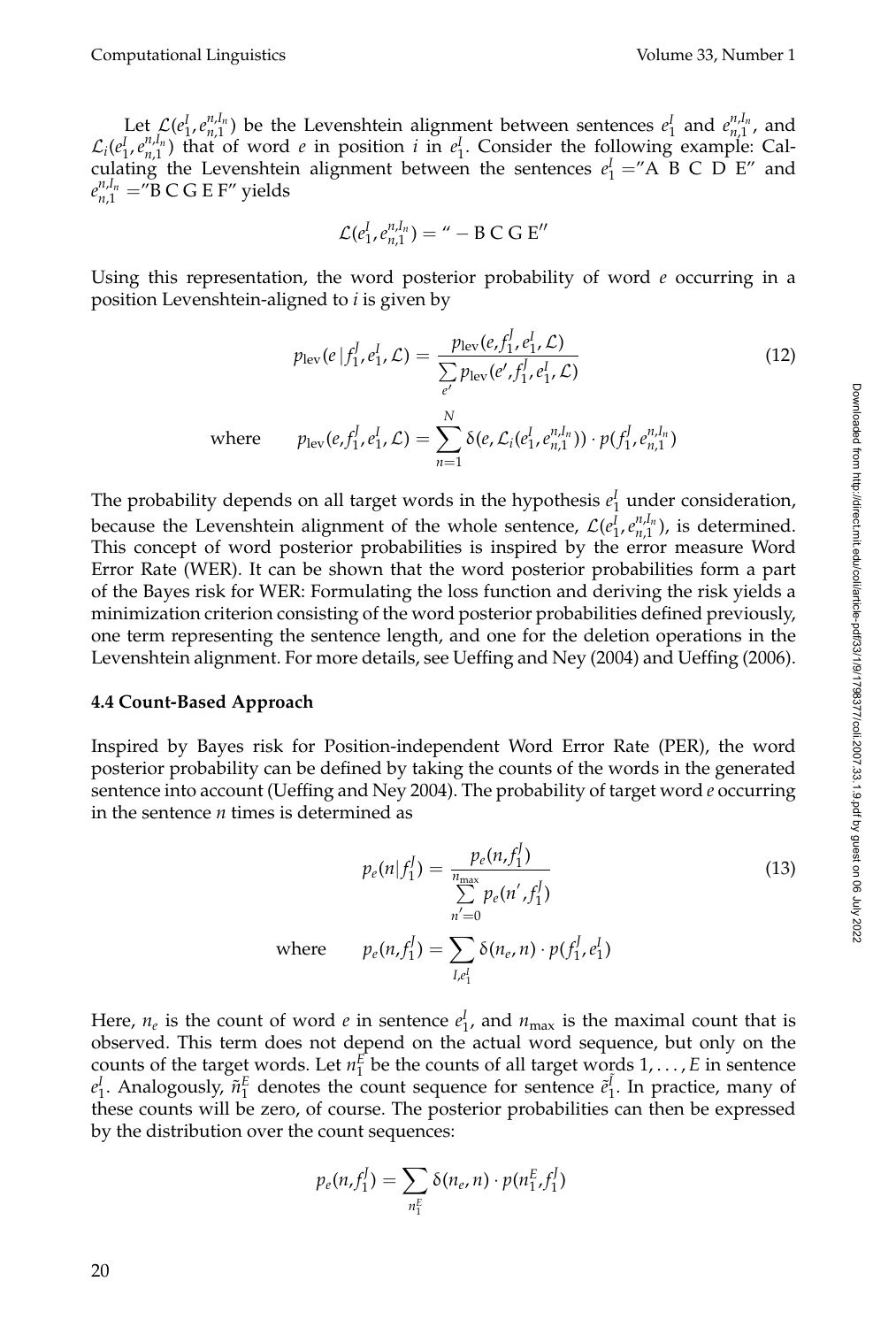where the distribution over the count sequences is determined by summing up the probabilities of all sentences with these counts:

$$
p(n_1^E, f_1^J) = \sum_{\tilde{I}, \tilde{e}_1^{\tilde{I}}} \delta(\tilde{n}_1^E, n_1^E) \cdot p(f_1^J, e_1^I)
$$

Using this concept, the target position of the word is not taken into account, but the first occurrence of a word in the sentence will obtain a word posterior probability different from that of the second occurrence.

In Ueffing (2006), it is shown that the posterior risk for PER comprises one term related to the count-based word posterior probabilities defined here and one term related to the posterior probability of the sentence length. We can thus expect the countbased word posterior probabilities to perform especially well if the word correctness is defined on the basis of PER. The experimental results presented in Section 7.4 will confirm this assumption.

The summation in Equation (13) can be performed over *N*-best lists (analogously to the word posterior probability variants described so far), but it cannot efficiently be determined over the word graph. The problem is that the number of occurrences of a word on the whole path is needed. Because the word graph stores only local information, this count cannot be determined efficiently. The normalization term in Equation (13) corresponds to the total probability mass contained in the *N*-best list, because the case  $n' = 0$  is also included.

#### **4.5 Scaling the Probabilities**

During the translation process, the different sub-models (such as the language model and the lexicon model) are weighted differently. These weights or scaling factors can be optimized with respect to some evaluation criterion (Och 2003). Nevertheless, this optimization determines only the relation between the different models, and not the absolute values of the scaling factors. The absolute values are not needed for the translation process, because the search is performed using the maximum approximation (see Equations (1) and (2)). In contrast to this, the actual values of the weights make a difference for confidence estimation, because the summation over the sentence probabilities is performed. To account for this and to find the optimal values of the scaling factors, a global weight  $\Lambda$  is introduced, which scales the sentence probability. The word posterior probability based on the fixed position *i*, for example, is then calculated according to

$$
p_i(e|f_1^J) = \frac{\sum_{l,e_1^I} \delta(e_i, e) \cdot p^{\Lambda}(f_1^J, e_1^I)}{\sum_{e'} \sum_{l,e_1^I} \delta(e_i, e') \cdot p^{\Lambda}(f_1^J, e_1^I)}
$$
(14)

When determining the system-based word posterior probabilities, this scaling factor is optimized with respect to some metric for confidence estimation on a development set distinct from the test set.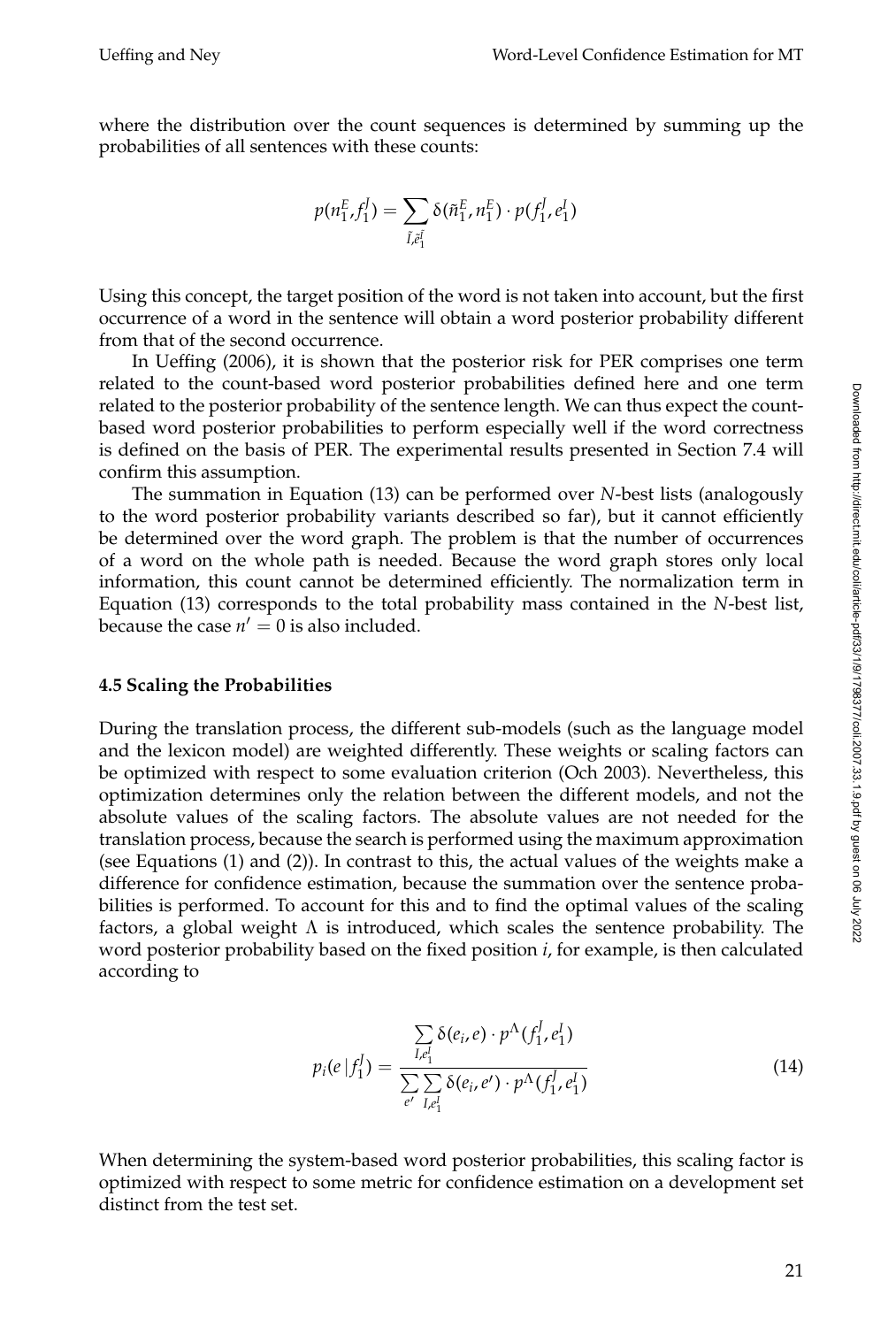#### **5. Confidence Measures Based on Direct Models**

In the following, confidence measures based on direct models will be described. These approaches model the word posterior probability directly instead of summing the probabilities of sentences containing the target word. Confidence measures based on IBM model 1 and phrase-based translation models were developed and will be presented here. They make use of knowledge sources such as statistical word or phrase lexica for estimating the word confidence. Unlike the system-based word posterior probabilities presented so far, these confidence measures are completely independent of the target sentence position in which the word *e* occurs. They determine the confidence of *e* being contained anywhere in the sentence.

### **5.1 Direct Approach to Confidence Estimation Using Phrases**

The statistical models presented in Section 2.2 can be used to estimate the confidence of target words as first described in Ueffing and Ney (2005b). In contrast to the approaches presented in Section 4, the direct phrase-based confidence measures do not use the context information at the sentence level, but only at the phrase level.

For a given source sentence  $f_1^f$  and a target word  $e$ , we want to determine a sort of marginal probability  $Q(e, f_1)$ . Therefore, we extract all source phrases  $f_j^{j+s}$  that occur in the given source sentence  $f_1^J$ . For these source phrases, we find the possible translations  $e_i^{i+t}$  in the bilingual phrase lexicon. The confidence of target word *e* is then calculated by summing over all phrase pairs  $(f_j^{j+s}, e_i^{i+t})$  where the target part  $e_i^{i+t}$  contains *e*.

Let  $Q_{PM}(\tilde{f}_k, \tilde{e}_k)$  be the phrase model score of a phrase pair as defined in Equation (3) in Section 2.2. Analogously, we define  $Q_{LM}(e_i^{i+t})$  as the language model score of the target phrase together with the word penalty  $c_1$  for each word in the phrase, that is,

$$
Q_{LM}(e_i^{i+t}) := \prod_{i'=i}^{i+t} c_1 \cdot p(e_{i'} \mid e_{i'-2}^{i'-1})^{\lambda_1}
$$
 (15)

Note that this is the within-phrase language model probability, which does not include the context of the phrase. The language model probability at the phrase boundary is approximated by a unigram and bigram.

The (unnormalized) confidence of target word  $e$  is then determined by summing the product of the language model and the phrase model score of all phrase pairs containing *e*:

$$
Q(e, f_1^J) := \sum_{j=1}^J \sum_{s=0}^{\min\{s_{\max}, J-j\}} \sum_{e_i^{i+1}} \delta(e, e_i^{i+1}) \cdot Q_{LM}(e_i^{i+1}) \cdot Q_{PM}(f_j^{j+s}, e_i^{i+1}) \tag{16}
$$

where  $s \leq s_{\text{max}}$  and *t* are source and target phrase lengths,  $s_{\text{max}}$  being the maximal source phrase length.  $\delta(e, e_i^{i+t})$  denotes an extension of the Kronecker delta:

$$
\delta(a, A) = \begin{cases} 1 \text{ if } a \in A \\ 0 \text{ otherwise} \end{cases}
$$

Downloaded from http://direct.mit.edu/coli/article-pdf33/1/9/1798377/coli.2007.33.1.9.pdf by guest on 06 July 2022 Downloaded from http://direct.mit.edu/coli/article-pdf/33/1/9/1798377/coli.2007.33.1.9.pdf by guest on 06 July 2022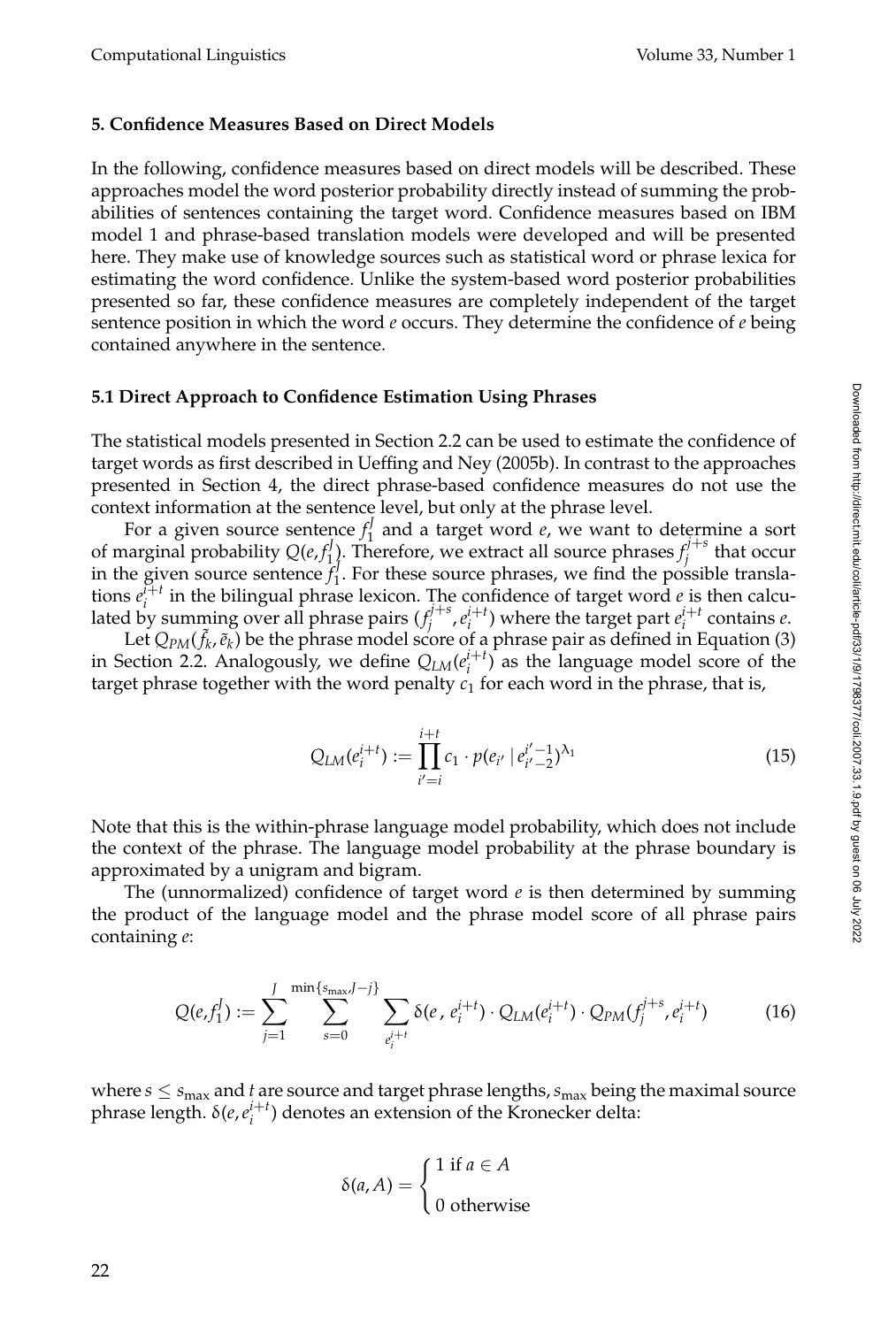The value calculated in Equation (16) is not normalized. In order to obtain a probability, this value is divided by the sum over the (unnormalized) confidence values of all target words:

$$
p_{\text{phr}}(e \, | \, f_1^I) = \frac{Q(e, f_1^I)}{\sum_{e'} Q(e', f_1^I)}
$$
\n(17)

As shown in Equations (3) and (15), the different sub-models of the phrase-based translation approach are combined in a log-linear manner. The weights  $\lambda_1, \ldots, \lambda_5$  and the penalties  $c_1, c_2$  are optimized in the translation process with respect to some evaluation criterion such as WER or BLEU. This is done using the Downhill Simplex algorithm (Press et al. 2002). The resulting values of the weights express the relation between the sub-models, but not their absolute values. They are usually normalized so that they sum to 1. For use in confidence estimation, two different aspects thus have to be considered:

- The relation of the sub-models that is optimal for translation quality is not necessarily optimal for classification performance. Therefore, the sub-model scaling factors are optimized with respect to some confidence evaluation measure (see Section 7.3). The direct phrase-based confidence measures provide a framework for optimizing the sub-model weights efficiently. The optimization is performed analogously to the procedure for machine translation: The confidence values are determined for all words in the development corpus. Then, classification is carried out as described in Section 3.3, and the result is evaluated. The weights are then modified and the confidence estimation is repeated, until optimal classification performance on the development set is achieved. Again, the Downhill Simplex algorithm is used for optimization.
- For MT, only the relation between the different sub-models, but not the actual values of the scaling factors, are important. Confidence measures, however, also depend on these actual values. In MT, the sub-model scaling factors are normalized such that they sum to 1. For the use in confidence estimation, the value of this sum,

$$
\Lambda := \sum_{i=1}^{5} \lambda_i + c_1 + c_2
$$

is also optimized. This  $\Lambda$  is analogous to the global scaling factor for the system-based confidence measures introduced in Section 4.5.

## **5.2 Confidence Measure Based on IBM Model 1**

Another type of confidence measure that does not rely on system output and is thus applicable to any kind of machine translation system is the IBM model 1–based confidence measure that was introduced in Blatz et al. (2003). We modified this confidence measure because we found that the average lexicon probability used there is dominated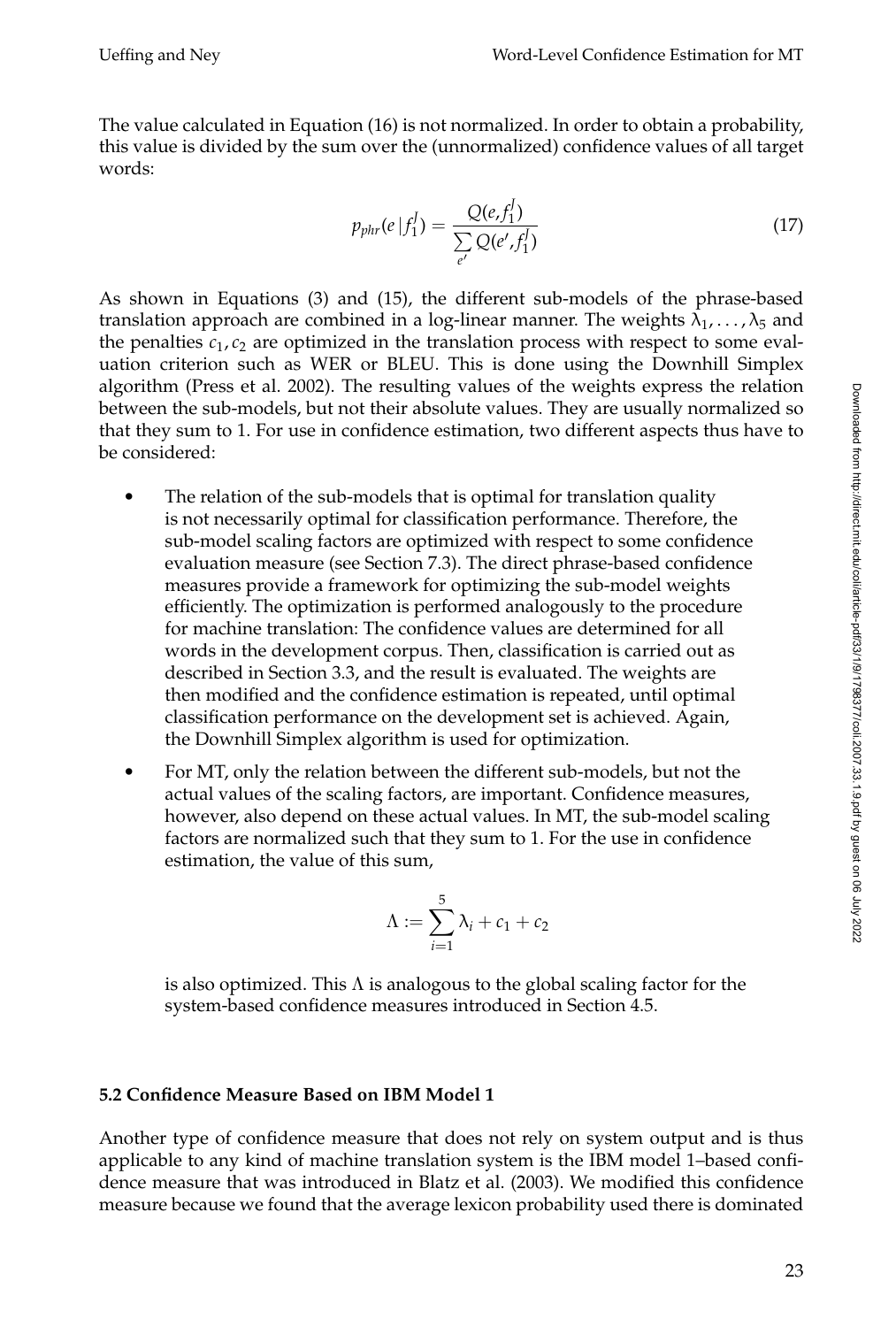by the maximum. Therefore, we determine the *maximal* translation probability of the target word *e* over the source sentence words:

$$
p_{\text{ibm1}}(e|f_1^f) = \max_{j=0,...,I} p(e|f_j)
$$
\n(18)

where  $f_0$  is the "empty" source word (Brown et al. 1993). The probabilities  $p(e|f_i)$  are word-based lexicon probabilities.

Investigations of the use of the IBM model 1 for word-level confidence estimation showed promising results (Blatz et al. 2003, 2004). Thus, we apply this method here and compare it to the other types of confidence measures. Ueffing and Ney (2005a) report on the use of this IBM model 1–based confidence measure in a TransType-style interactive MT system. The work presented there shows that even this relatively simple confidence measure yields a significant gain in the quality of the predictions proposed by the interactive system.

#### **6. Combination of Confidence Measures**

In related work in MT as well as in speech recognition, the combination of numerous confidence features has been suggested (Gandrabur and Foster 2003; Blatz et al. 2004; Quirk 2004; Sanchis 2004). Among the methods used for combination are multi-layer artificial neural networks, naive Bayes classifiers, and modified linear regression.

Because the combination of several confidence measures proved successful, the different word posterior probabilities proposed here were combined with each other. The combination was performed in a log-linear manner. Let  $p_m(e|f_1^f,...)$ ,  $m = 1,...,M$ , be the word posterior probabilities of *e* determined using different approaches. The word confidence resulting from their combination is calculated as

$$
c(e) = \exp\left\{-\sum_{m=1}^{M} \lambda_m \cdot \log p_m(e | f_1^J,\ldots)\right\}
$$

The interpolation weights  $\lambda_m$  are optimized with respect to some confidence evaluation metric on the development corpus using the Downhill Simplex algorithm (Press et al. 2002). With this approach, the confidence error rates were reduced over the best single confidence measure consistently on all corpora we examined. The experimental results will be presented in Section 7.4. This section also contains details on which confidence measures were combined.

However, the focus of this work is on word posterior probabilities as stand-alone confidence measures. It was shown that they are the best single features for confidence estimation (Blatz et al. 2004). Moreover, they are closely related to Bayes risk, which yields a sound theoretical foundation (Ueffing and Ney 2004).

## **7. Experiments**

## **7.1 Experimental Setting**

The experiments were performed on three translation tasks in different language pairs. The corpora were compiled in the EU projects TransType2 (TransType2 2005) and TC-STAR (TC-STAR 2005), and for the NIST MT evaluation campaign (NIST 2004). The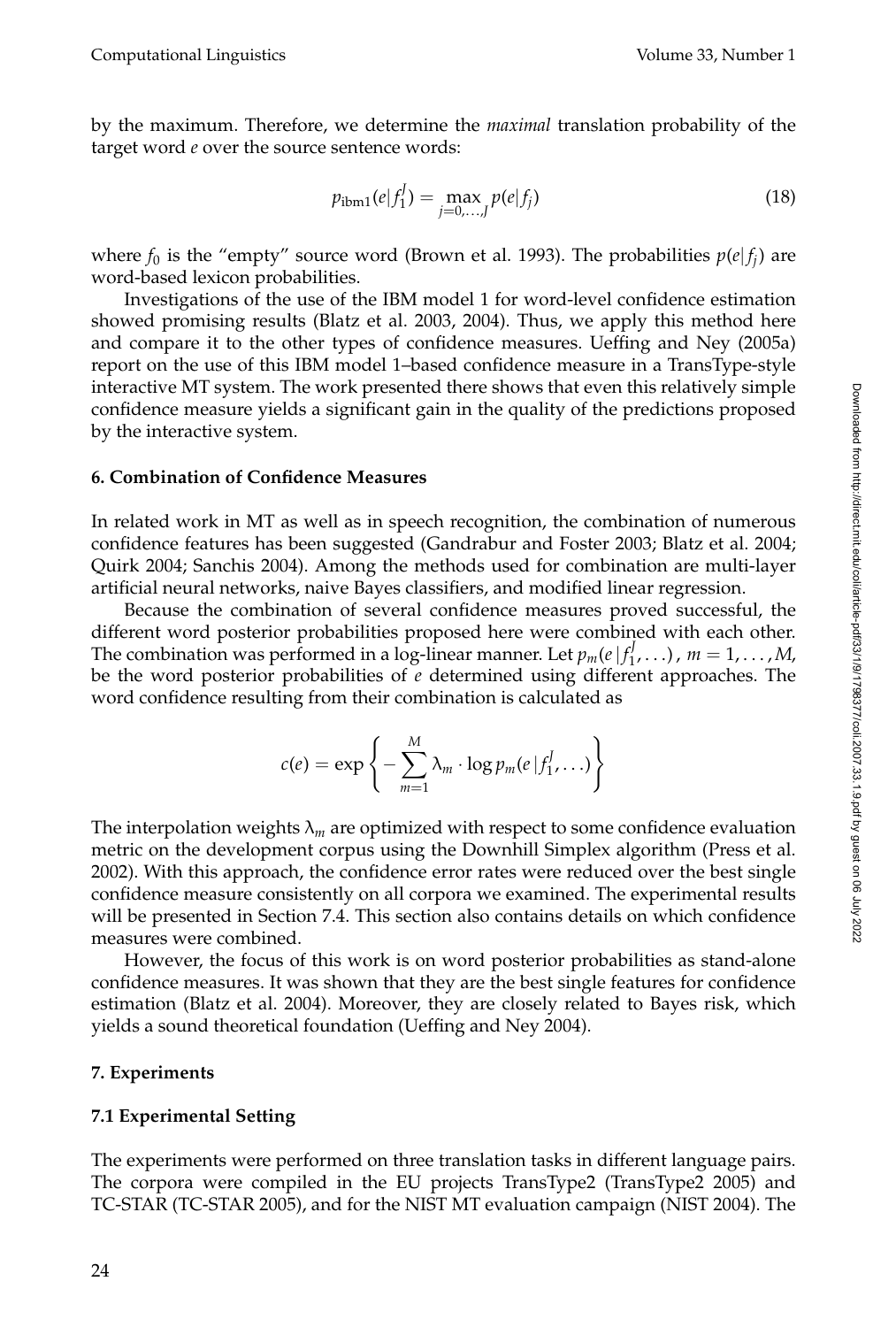TransType2 corpora consist of technical manuals for Xerox devices such as printers. They are available in three different language pairs. This domain is very specialized with respect to terminology and style. The corpus statistics are given in Table 1. The TC-STAR corpus consists of proceedings of the European Parliament. It is a spoken language translation corpus containing the verbatim transcriptions of the speeches in the European Parliament Plenary Sessions (EPPS). The domain is basically unrestricted because a wide range of different topics is covered in the sessions. The translation direction is from Spanish into English. For corpus statistics, see Table 2. The NIST corpus was compiled for the yearly MT evaluation campaign carried out since 2001. Chinese news articles are translated into English. Similarly to the EPPS data, the domain is basically unrestricted, because a wide range of different topics is covered. However, the vocabulary size and the training corpus are much larger than in the EPPS collection, as the corpus statistics presented in Table 3 show. Additionally to the bilingual data, a monolingual English corpus consisting of 636M running words was used for language model training. The SMT systems that generated the translations for which confidence estimation was performed were trained on these corpora. The same holds for the probability models that were used to estimate the word confidences.

We translated the development and test corpora using several different MT systems for testing the confidence measures:

 The phrase-based translation system described in Section 2.2 (denoted as PBT in the tables); a large part of the results will be presented for output of this system.

|              | biausines of the training, development, and test corpora for the fransfypez task. |         |         |         |         |         |         |  |  |
|--------------|-----------------------------------------------------------------------------------|---------|---------|---------|---------|---------|---------|--|--|
|              |                                                                                   | French  | English | Spanish | English | German  | English |  |  |
| <b>TRAIN</b> | Sentences                                                                         |         | 53.046  | 55,761  |         | 49.376  |         |  |  |
|              | Running words                                                                     | 680,796 | 628,329 | 752,606 | 665,399 | 537,464 | 589,531 |  |  |
|              | Vocabulary                                                                        | 15,632  | 13,816  | 11,050  | 7,956   | 23,845  | 13,223  |  |  |
| DEV          | Sentences                                                                         | 994     |         |         | 1.012   | 964     |         |  |  |
|              | Running words                                                                     | 11,674  | 10,903  | 15,957  | 14,278  | 10,462  | 10,642  |  |  |
| <b>TEST</b>  | Sentences                                                                         |         | 984     |         | 1,125   |         | 996     |  |  |
|              | Running words                                                                     | 11,709  | 11,177  | 10,106  | 8,370   | 11,704  | 12,298  |  |  |

**Table 1** Statistics of the training, development, and test corpora for the TransType2 task.

#### **Table 2**

Statistics of the training, development, and test corpora for the TC-STAR EPPS Spanish–English task. Both development and test corpus are provided with two English references.

|              |               | Spanish               | English   |
|--------------|---------------|-----------------------|-----------|
| <b>TRAIN</b> | Sentences     |                       | 1,652,174 |
|              | Running words | 32,554,077 31,147,901 |           |
|              | Vocabulary    | 124,192               | 80.125    |
| DEV          | Sentences     |                       | 2,643     |
|              | Running words | 20.289                | 40.396    |
| <b>TEST</b>  | Sentences     |                       | 1,073     |
|              | Running words | 18,896                | 37.742    |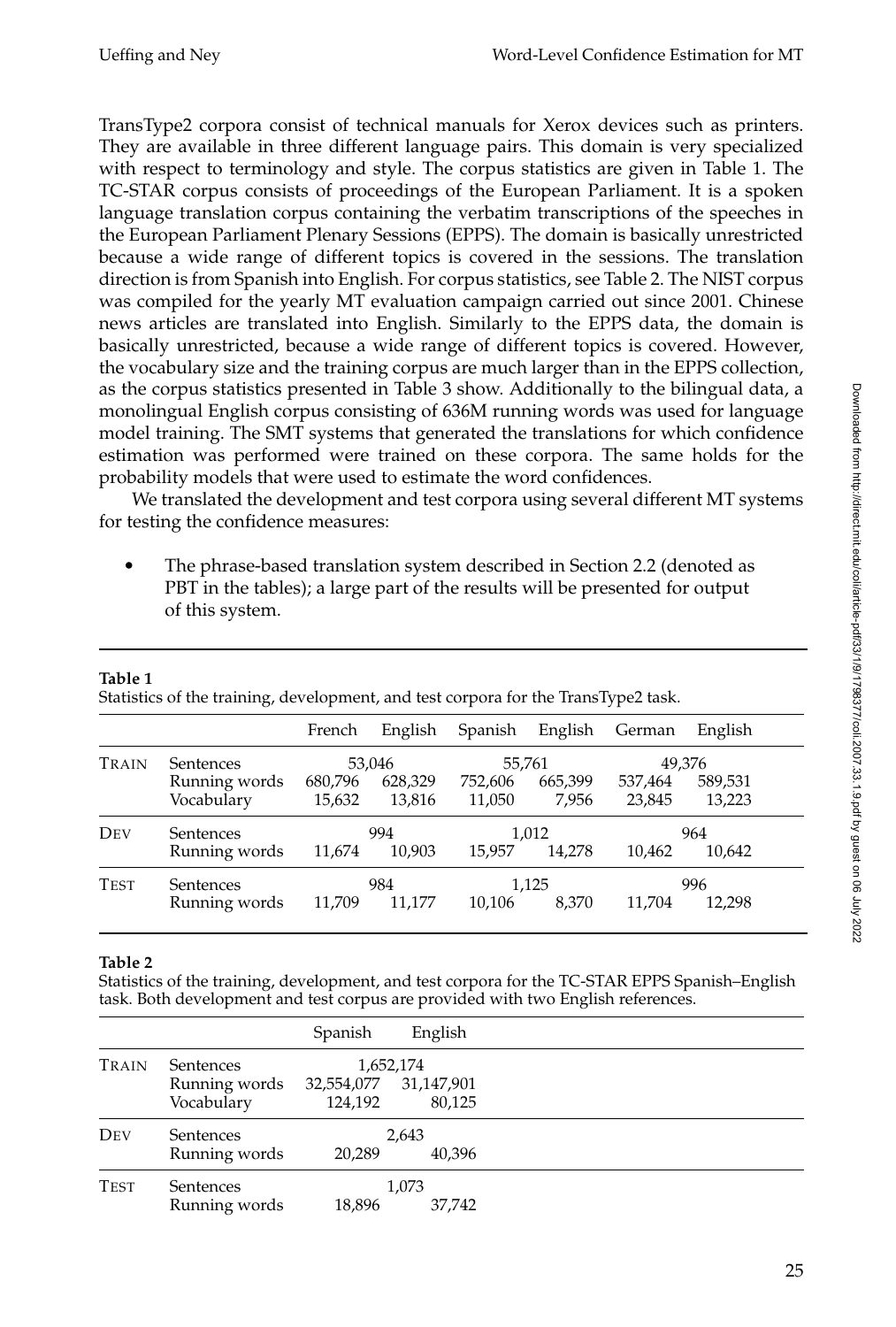#### **Table 3**

Statistics of the training, development, and test corpora for the NIST Chinese–English task. Both development and test corpus are provided with four English references.

|                            |                                                                | Chinese<br>English                        |  |
|----------------------------|----------------------------------------------------------------|-------------------------------------------|--|
| <b>TRAIN</b>               | Sentences<br>Running words<br>Vocabulary<br>Dictionary entries | 7M<br>199M<br>213M<br>223K<br>351K<br>82K |  |
| DEV (2002 evaluation set)  | Sentences<br>Running words                                     | 878<br>105K<br>25K                        |  |
| TEST (2004 evaluation set) | Sentences<br>Running words                                     | 1,788<br>239K<br>52K                      |  |

- The alignment template system (Och and Ney 2004)(denoted as AT in the tables), which is also a state-of-the art phrase-based translation system.
- The Systran version available at http://babelfish.altavista.com/tr in June 2005. These hypotheses were used to investigate whether the direct confidence measures perform well on translations generated by a structurally different system.

The translation quality on the TransType2 task in terms of WER, PER, BLEU score (Papineni et al. 2002), and NIST score (NIST 2002) is given in Table 4. We see that the best results are obtained on Spanish to English translation, followed by French to English and German to English. The reason that Systran generates translations of much lower quality than the SMT systems is due to the fact that the technical manuals are very specific in terminology. The SMT systems were trained on similar corpora so that they are familiar with the terminology. The table additionally shows the translation quality achieved by the system PBT on the NIST test set.

| Translation quality of different MT systems on the TransType2 and the NIST test corpora. |                   |                             |                      |                      |                      |                      |  |  |  |
|------------------------------------------------------------------------------------------|-------------------|-----------------------------|----------------------|----------------------|----------------------|----------------------|--|--|--|
| Task                                                                                     | Language pair     | System                      | WER <sup>[%]</sup>   | PER <sub>[%]</sub>   | BLEU[%]              | <b>NIST</b>          |  |  |  |
| TransType2                                                                               | $F \rightarrow F$ | <b>PBT</b><br>AT<br>Systran | 54.9<br>54.8<br>81.5 | 43.4<br>43.7<br>71.7 | 31.3<br>31.5<br>12.5 | 6.62<br>6.64<br>4.23 |  |  |  |
|                                                                                          | $S \rightarrow E$ | <b>PBT</b><br>AT<br>Systran | 26.1<br>29.6<br>78.0 | 17.5<br>20.1<br>62.3 | 66.9<br>63.4<br>23.4 | 8.98<br>8.80<br>4.77 |  |  |  |
|                                                                                          | $G \rightarrow E$ | <b>PBT</b><br>AT<br>Systran | 61.6<br>62.7<br>79.2 | 49.6<br>49.8<br>66.4 | 25.7<br>26.6<br>12.0 | 5.72<br>5.92<br>4.09 |  |  |  |
| <b>NIST</b>                                                                              | $C \rightarrow E$ | <b>PBT</b>                  | 61.8                 | 42.9                 | 31.1                 | 8.47                 |  |  |  |

 $C =$ Chinese;  $E =$  English;  $F =$  French;  $G =$  German;  $S =$  Spanish.

**Table 4**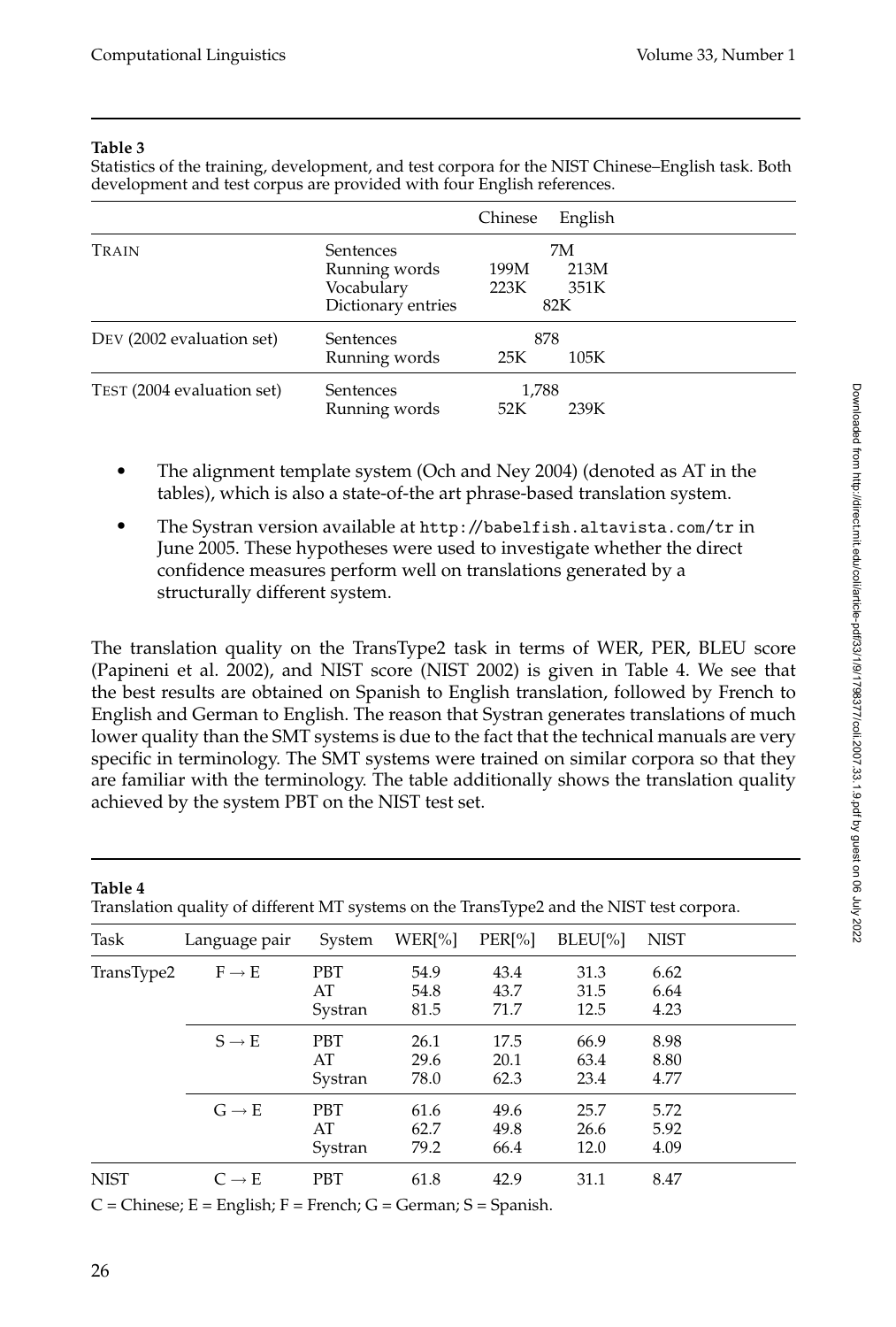On the EPPS task from TC-STAR, the confidence measures were tested on output from the phrase-based translation system. The hypotheses are generated by the version of the system that participated in the TC-STAR evaluation round in March 2005 and that was ranked first there. The translation quality can be seen in Table 12 later in this article.

## **7.2 Word Error Measures**

In order to evaluate the classifier built from the confidence measures as described in Section 3.3, reference tags are needed that define the true class of each word. In machine translation, it is not intuitively clear how to determine the correctness of a word. Therefore, a number of different measures for identifying the reference classes for single words in a translation hypothesis were implemented (Ueffing 2006). They are inspired by different translation evaluation measures like WER and PER. All of them compare the translation hypothesis to one or—if available—several references to determine the word errors. In this article, we will present results for the following error measures:

- **WER**: A word is counted as correct if it is Levenshtein-aligned to itself in one of the references.
- **PER**: A word is tagged as correct if it occurs in one of the references. The number of occurrences per word is taken into account, but the position of the word in the sentence is completely disregarded.

Both word error measures exist in two variants: First, each translation hypothesis is compared to the pool of all references (in case there exist different reference translations for the development and test corpus). Second, the reference with minimum distance to the hypothesis according to the translation evaluation measure under consideration is determined. The true classes of the words are then defined with respect to this nearest reference. For example, if the PER metric is applied, the pooled variant labels all those words as correct that occur in any of the references (with this count). The second variant considers as correct only those words that are contained in the nearest reference (with this count). The latter corresponds to the procedure used for m-WER and m-PER in MT evaluation (Nießen et al. 2000).

Table 5 shows the percentage of words that are labeled as correct according to the different error measures on the development and test corpora of the EPPS task. It can be seen that WER is the stricter error measure: It considers fewer words as correct than PER does. A comparison of the pooled and the nearest reference shows that the pooling yields a significant increase in the number of words labeled as correct. Note that the figures in the table do not directly correspond to the translation error rates for the system output. They are calculated only for the words contained in the generated

#### **Table 5**

Ratio of correct words (%) in the EPPS Spanish  $\rightarrow$  English development and test corpora, according to different word error measures.

| Error Measure | WER  |                               | PER  |      |
|---------------|------|-------------------------------|------|------|
|               |      | pooled nearest pooled nearest |      |      |
| DEV           | 78.6 | 72.9                          | 81.5 | 77.4 |
| <b>TEST</b>   | 76.5 | 69.8                          | 81.5 | 76.5 |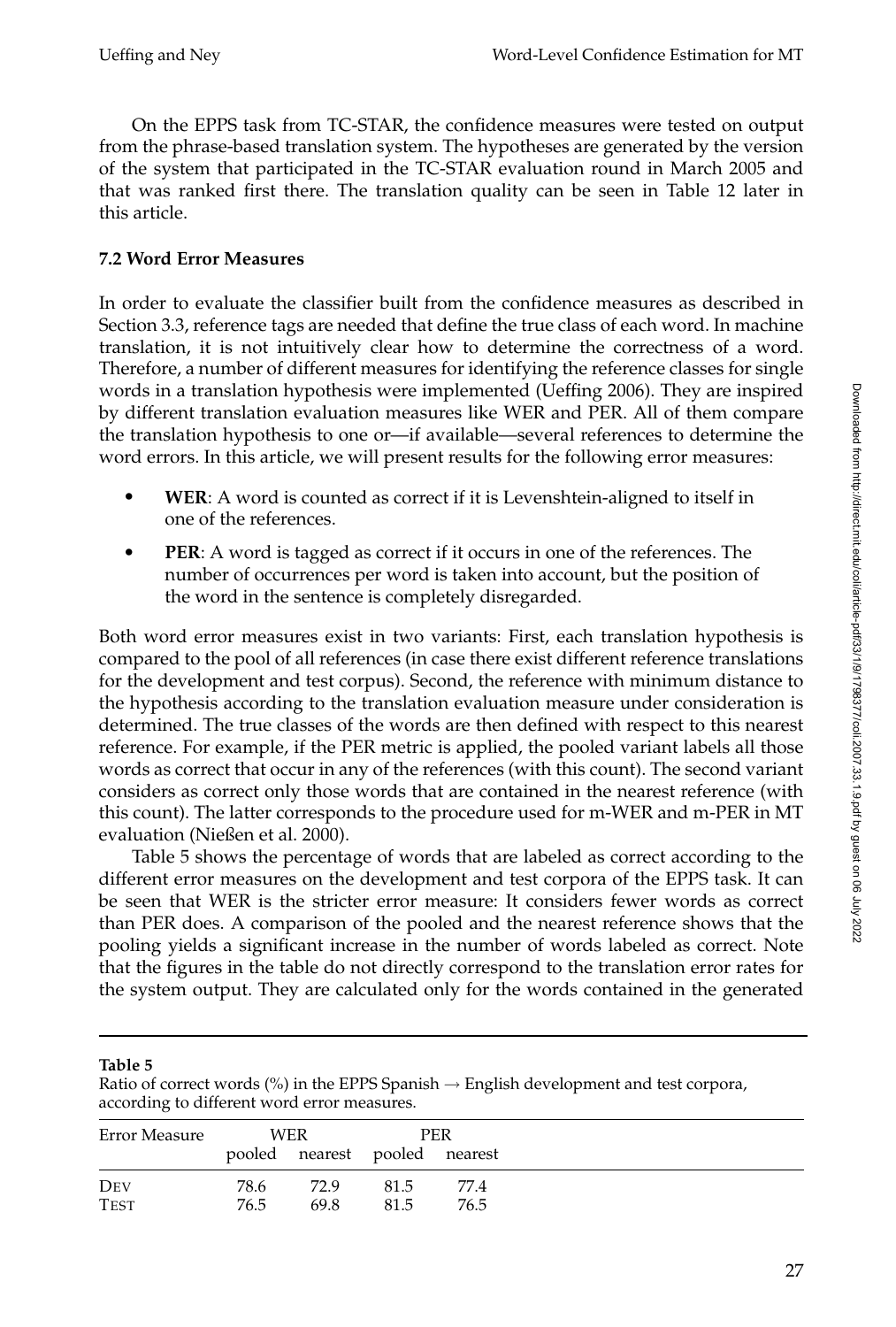translation hypotheses and do not take deleted words into account. Moreover, they are normalized by the hypothesis lengths. If WER and PER are applied as translation evaluation measures (on the sentence level), deletions are counted as well, and the number of errors is divided by the number of reference words.

## **7.3 Evaluation Metrics**

After computing the confidence measure, each generated word is tagged as either correct or incorrect, depending on whether its confidence exceeds the tagging threshold that was optimized on the development set beforehand. The performance of the confidence measures is evaluated using the following three measures:

- **C**lassification or **C**onfidence **E**rror **R**ate (CER): This is defined as the number of incorrect tags divided by the total number of generated words in the translated sentence. The baseline CER is determined by assigning the most frequent class (in the whole development or test corpus) to all words. Assume that the correct classes of the words are defined on the basis of WER. If the overall WER on the considered development or test corpus is below 50%, the baseline CER is calculated by tagging all words as correct. The baseline CER then corresponds to the number of substitutions and insertions, divided by the number of generated words. The CER strongly depends on the tagging threshold. Therefore, the tagging threshold is adjusted beforehand (to minimize CER) on a development corpus distinct from the test set. Moreover, we will present significance bounds for the baseline CER. They were determined using the bootstrap estimation method described in Bisani and Ney  $(2004).$ <sup>1</sup>
- **Receiver Operating Characteristic (ROC) curve (Duda, Hart, and Stork** 2001):<sup>2</sup> The ROC curve plots the **correct rejection rate** versus the **correct acceptance rate** for different values of the tagging threshold. The correct rejection rate is the number of incorrectly translated words that were tagged as false, divided by the total number of incorrectly translated words. The correct acceptance rate is the ratio of correctly translated words that were tagged as correct. These two rates depend on each other: If one of them is restricted by a lower bound, the other one cannot be restricted. The further the ROC curve lies away from the diagonal (and away from the point of origin), the better the performance of the confidence measure. Unlike the CER, the ROC curve is independent of the prior probability of the two classes correct and incorrect. This means that ROC curves from different data sets can be compared directly.
- **I**ntegral of the **ROC** curve (IROC): ROC curves provide for a qualitative analysis of classifier performance; a related quantitative metric is IROC, defined as the area under a ROC curve. The IROC takes on values in [0, 1], with 0.5 corresponding to a random separation of correct and incorrect words, 1.0 corresponding to a perfect separation, and 0.0 the opposite.

<sup>1</sup> The tool described in this paper is freely available from http://www-i6.informatik.rwth-aachen.de/ web/Software/.

<sup>2</sup> A variant of the ROC curve is the Detection Error Tradeoff (DET) curve which plots the *false* rejection rate versus the *false* acceptance rate.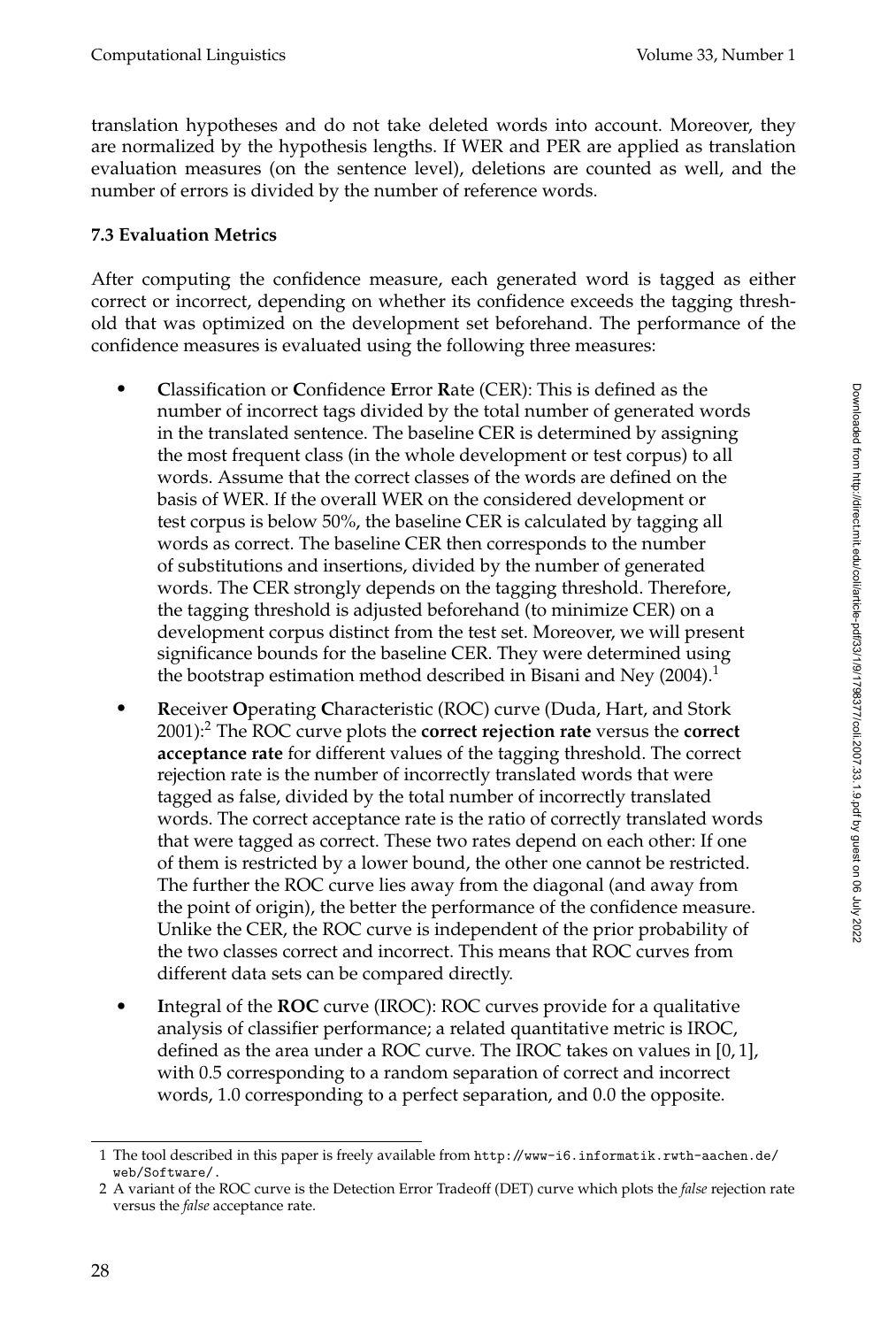## **7.4 Experimental Results**

*TransType2 task.* Table 6 compares the classification performance of several confidence measures on the TransType2 French–English task. The CER and the IROC values are given for WER- and PER-based classification. Note that lower CER and higher IROC values express better performance. It is interesting to see that, in most of the cases, the tendencies are consistent for the two evaluation metrics: Lower CER is accompanied by higher IROC.

In general, one can see that the very simple approach that sums over sentences in the *N*-best list or word graph considering the fixed target position of the word clearly performs worst. This is to be expected, and the method was included only for comparison. It can be considered as a simple baseline method. The other system-based measures discriminate significantly better in both settings.

The system-based confidence measures show much better discriminative power than the direct IBM model 1. The *N*-best list based measure with Levenshtein alignment and the word posterior probabilities calculated over word graphs using a window perform similarly well. For WER-based classification, they are outperformed only by the direct phrase–based approach, which achieves the best CER and IROC values.

It is interesting to compare the two methods that were applied to both word graphs and *N*-best lists: the approach based on the fixed target position and the one summing over a window of positions. In both cases, the word graph–based calculation is slightly superior to that based on 10,000-best lists. However, the difference in CER is not significant.

The count-based method working on *N*-best lists is clearly the best confidence measure for PER-based classification. This result was to be expected because the countbased word posterior probability was derived from the Bayes risk for PER (Ueffing and Ney 2004). Even if its CER does not differ much from that of the direct phrasebased measure, there exists a clear predominance in terms of IROC. The IBM-1–based confidence measure performs rather poorly compared to the other methods. This is not surprising because the IBM model 1 is a very simple model.

## **Table 6**

| op innered accordingly. Tryp officiely from the prime calcular operation |                                  |      |                                         |      |  |  |  |  |
|--------------------------------------------------------------------------|----------------------------------|------|-----------------------------------------|------|--|--|--|--|
| Model                                                                    | WER<br><b>IROC</b><br><b>CER</b> |      | <b>PER</b><br><b>CER</b><br><b>IROC</b> |      |  |  |  |  |
| baseline<br>99% confidence interval                                      | 42.2<br>$\pm 2.3$                |      | 34.2<br>$\pm 2.0$                       |      |  |  |  |  |
| 10,000-best lists, fixed position                                        | 39.7                             | 66.2 | 33.3                                    | 66.2 |  |  |  |  |
| Levenshtein                                                              | 31.3                             | 72.6 | 28.1                                    | 74.8 |  |  |  |  |
| window $\pm 3$                                                           | 31.6                             | 70.7 | 28.3                                    | 73.4 |  |  |  |  |
| count-based                                                              | 31.9                             | 71.6 | 27.0                                    | 76.5 |  |  |  |  |
| word graphs, fixed position                                              | 38.6                             | 70.5 | 33.1                                    | 67.6 |  |  |  |  |
| window $\pm 3$                                                           | 31.1                             | 72.4 | 27.3                                    | 75.4 |  |  |  |  |
| $IBM-1$ (max.)                                                           | 39.2                             | 67.0 | 31.5                                    | 71.0 |  |  |  |  |
| direct phrase-based                                                      | 30.6                             | 74.4 | 27.4                                    | 73.7 |  |  |  |  |

Classification performance in terms of CER  $(\%)$  and IROC  $(\%)$  for different confidence measures. TransType2 French → English test set. References based on WER and PER, confidence measures optimized accordingly. Hypotheses from the phrase-based system.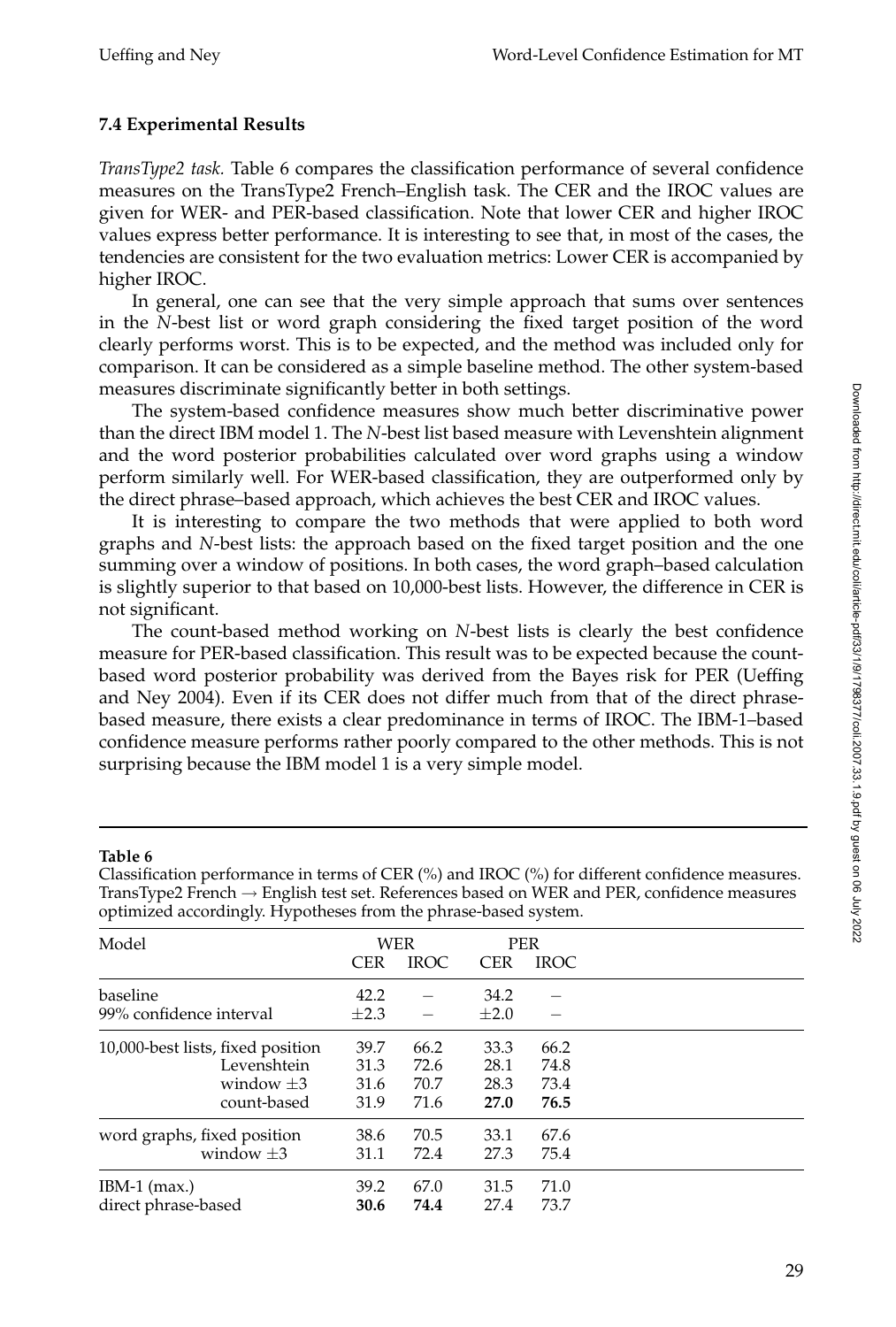The comparison of the IROC values for WER- and PER-based classification shows that PER is easier to learn than WER: The IROC values for PER are higher for most confidence measures. This is consistent with the results obtained in the CLSP workshop (Blatz et al. 2003). The classifiers investigated there also show better discriminative power for reference classes based on PER than for WER.

To further illustrate the classification performance of the different confidence measures, the ROC curves for some of them are given in Figure 2. In each, the diagonal line refers to random classification of words as correct and incorrect. The left curve shows the results for WER-based classification, and the right one for PER, respectively. The *N*-best list-based method considering the fixed target position is again given for comparison. One can see that the IBM-1–based confidence measure is clearly better than this baseline for PER, but not for WER. The curves for the direct phrase-based model and the best *N*-best list-based method lie relatively close to each other. These two confidence measures clearly dominate all others.

Because the direct phrase-based confidence measures perform so well on the output of the phrase-based translation system, we were interested in finding out whether this is due to the fact that the translation system and the confidence measure explore the same statistical models. Therefore, the system-independent confidence measures (i.e., those based on IBM model 1 and the direct phrase-based method) were tested on output from different machine translation systems, including Systran as a non-statistical MT system. The experimental results are shown in Table 7. They can be summarized as follows:

- In all settings, both measures distinctly decrease the CER compared to the baseline. In one case (Spanish to English, Systran), the achieved CER is as much as 60% lower than the baseline CER.
- On French to English and German to English, all improvements are significant at the 1% level. On Spanish to English, which is the language pair yielding by far the lowest baseline CER, only the phrase-based measure achieves a reduction at this level of significance.
- In all but one case, the direct phrase-based approach outperforms the IBM-1–based method significantly. This tendency is consistent for both CER and IROC. The relative difference in CER is up to 20%.



#### **Figure 2**

ROC curves for different confidence measures. TransType2 French → English test set. References based on WER (left) and PER (right). Hypotheses from the phrase-based system.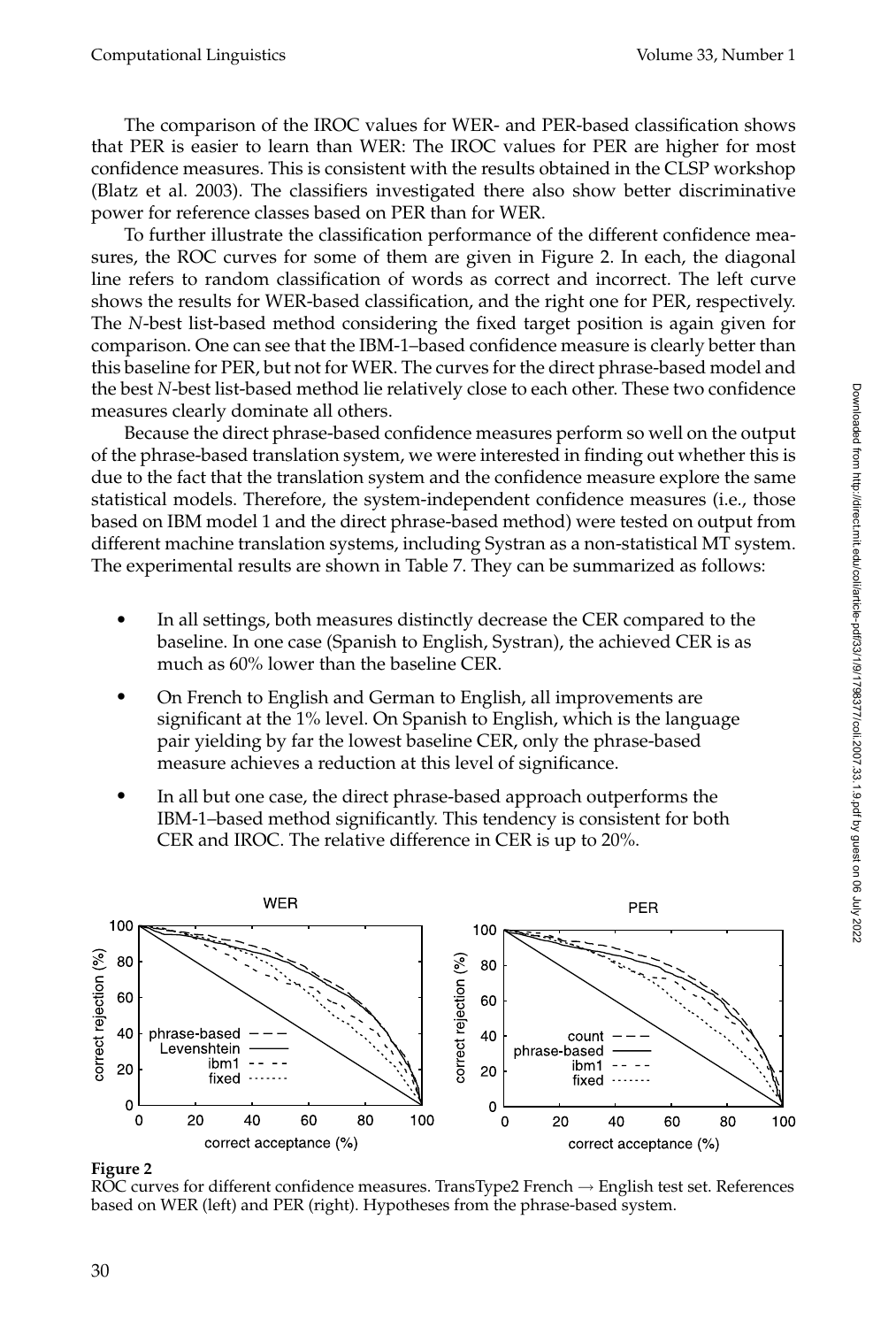### **Table 7**

Classification performance in terms of CER (%) and IROC (%) for different system-independent confidence measures. TransType2 test sets. Reference based on WER. Hypotheses from different MT systems.

| Task              | Model                                                                                                   | <b>CER</b>                                     | AT<br><b>IROC</b> | <b>CER</b>                                     | <b>PBT</b><br><b>IROC</b> | <b>CER</b>                                     | Systran<br><b>IROC</b> |  |
|-------------------|---------------------------------------------------------------------------------------------------------|------------------------------------------------|-------------------|------------------------------------------------|---------------------------|------------------------------------------------|------------------------|--|
| $F \rightarrow E$ | baseline<br>99% confidence interval<br>$IBM-1$ (max.)<br>direct phrase-based                            | 42.5<br>$\pm 2.3$<br>34.1<br>30.2              | 68.3<br>73.0      | 42.2<br>$\pm 2.3$<br>35.6<br>30.6              | 66.9<br>74.4              | 32.8<br>$\pm 1.7$<br>26.0<br>22.7              | 81.3<br>83.2           |  |
| $S \rightarrow E$ | baseline<br>99% confidence interval<br>90% confidence interval<br>$IBM-1$ (max.)<br>direct phrase-based | 20.8<br>$\pm 1.9$<br>$\pm 1.2$<br>20.0<br>17.5 | 66.8<br>76.0      | 19.2<br>$\pm 2.0$<br>$\pm 1.3$<br>18.3<br>16.4 | 73.2<br>77.0              | 43.7<br>$\pm 1.5$<br>$\pm 1.0$<br>21.7<br>17.3 | 85.5<br>87.5           |  |
| $G \rightarrow E$ | baseline<br>99% confidence interval<br>$IBM-1$ (max.)<br>direct phrase-based                            | 49.2<br>$\pm 2.2$<br>32.7<br>27.6              | 73.3<br>79.1      | 48.4<br>$\pm 2.4$<br>32.8<br>26.4              | 72.2<br>80.3              | 37.4<br>$\pm 1.4$<br>23.6<br>24.3              | 80.7<br>81.4           |  |

 On the German to English Systran hypotheses, both confidence measures discriminate similarly well. In terms of CER, the IBM model 1 is slightly better, whereas the phrase-based method achieves the highest IROC value.

*EPPS task.* Further experiments comparing the classification performance of the different confidence measures were carried out on the EPPS data task, which is structurally different from the Xerox task. The EPPS collection consists of speeches given in the plenary sessions of the European Parliament, translated from Spanish into English. The EPPS task is more challenging than the Xerox manuals because the domain is almost unrestricted and the translation has to cope with effects of spontaneous speech. The goal of these experiments is to find out whether the confidence measures perform equally well on this challenging task as on the Xerox task. The development and test set of the EPPS data are provided with two references each. This makes it possible to compare the two ways of handling multiple references: As explained in Section 7.2, the true class of a word can be determined either with respect to the pooled references or to the reference with minimal distance.

Table 8 presents the CER and IROC values for different confidence measures on the EPPS task. The classification with respect to m-WER and m-PER (i.e., considering only the nearest reference) as word error measures was investigated. The confidence measures based on the fixed position were not calculated because the previous experiments showed that they perform significantly worse than the other measures. It can be seen in the table that the word posterior probabilities derived from the Bayes risk for the word error measures perform best: The Levenshtein-based confidence measure discriminates best for m-WER and the count-based approach for m-PER. They are clearly superior to all other confidence measures, especially in terms of IROC. For WER-based classification, the word graph-based method performs similarly well to the Levenshtein-based measure in terms of CER, but significantly worse if IROC is considered.

The results achieved by the direct phrase-based approach on this task are not as good as on the Xerox data. The reason for this is that the domain of the EPPS collection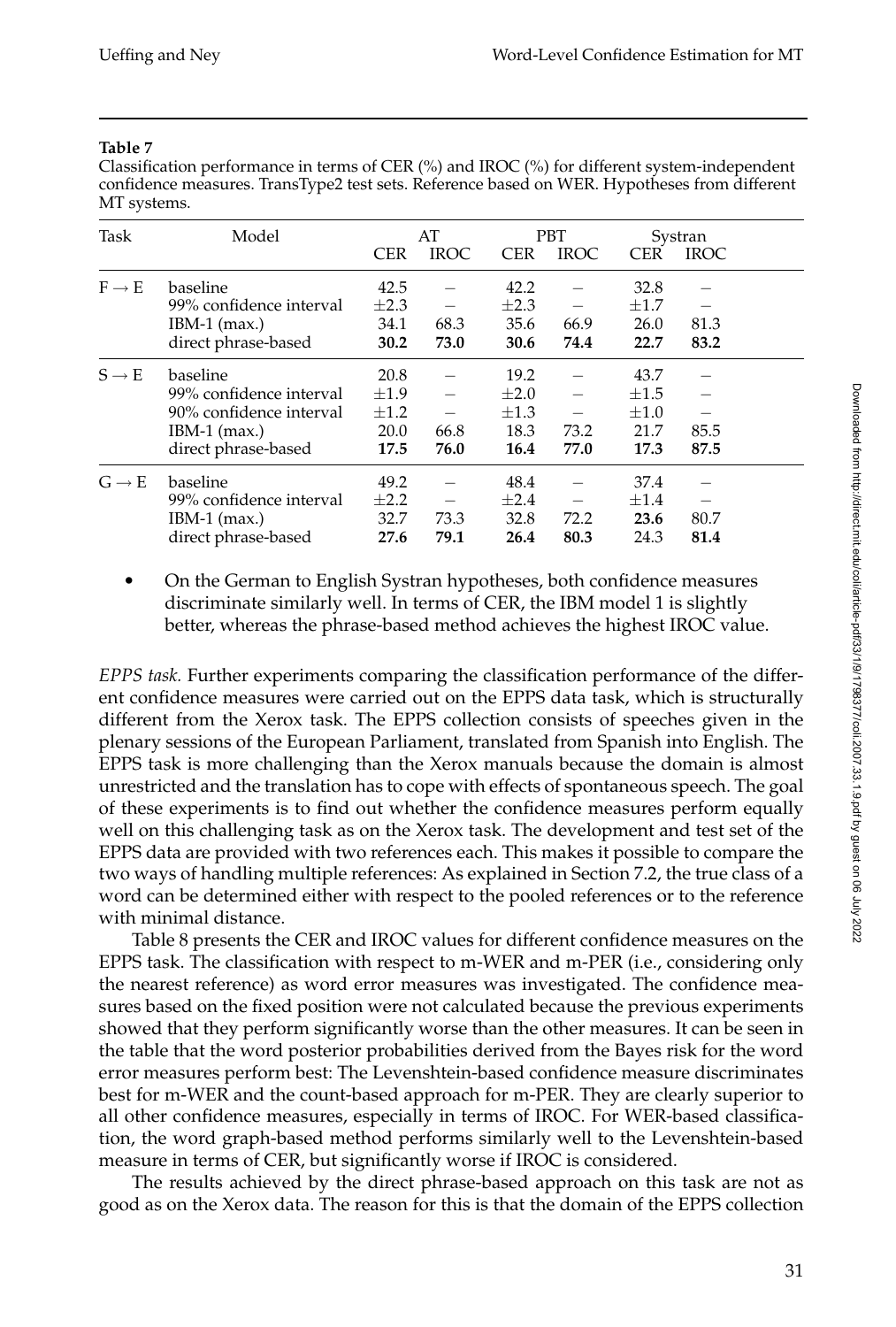#### **Table 8**

Classification performance in terms of CER (%) and IROC (%) for different confidence measures. EPPS Spanish → English test set. Reference based on m-WER and m-PER, confidence measures optimized accordingly. Hypotheses from the phrase-based system.

| Model                                                        | m-WER<br><b>IROC</b><br><b>CER</b> |                      | $m-PER$<br><b>CER</b><br><b>IROC</b> |                      |  |
|--------------------------------------------------------------|------------------------------------|----------------------|--------------------------------------|----------------------|--|
| baseline<br>99% confidence interval                          | 30.2<br>$\pm 1.2$                  |                      | 23.5<br>$\pm 1.0$                    |                      |  |
| 15,000-best lists, Levenshtein<br>window $+3$<br>count-based | 25.7<br>26.7<br>27.6               | 75.4<br>69.9<br>71.4 | 21.6<br>21.4<br>21.2                 | 74.2<br>71.8<br>78.3 |  |
| word graphs, window $\pm 3$                                  | 25.6                               | 72.1                 | 21.9                                 | 73.2                 |  |
| $IBM-1$ (max.)<br>direct phrase-based                        | 27.7<br>26.8                       | 68.7<br>67.5         | 21.5<br>21.2                         | 72.5<br>70.9         |  |

is almost unrestricted. We found in a data analysis that the phrase models do not capture the data as well as they do in the Xerox domain (Ueffing 2006). Nevertheless, for m-PER–based classification, the direct phrase-based measures achieve the same reduction in CER over the baseline as the system-based method using count information. Because the direct phrase-based confidence measures completely disregard the target position of the word, they are better suited for PER-based classification than for WER.

As is to be expected, the IBM model 1–based confidence measure performs better for reference tags defined by m-PER than for m-WER. However, it is among the methods with the worst discriminative power in both cases.

In general, the improvements over the CER baseline are not as high on these EPPS data as on the TransType2 corpora. The relative gain in CER is 15% for the best confidence measure. But because the test corpora are large—with 20,000 running words they are about twice as big as the TransType2 test sets—all achieved improvements are significant at the 1% level. The IROC values are comparable to those achieved on TransType2 data. The fact that the IROC is independent of the baseline error allows for the conclusion that the confidence measures are well-suited for this challenging translation task as well.



#### **Figure 3**

ROC curves for different confidence measures. EPPS Spanish  $\rightarrow$  English test set. References based on m-WER (left) and m-PER (right). Hypotheses from the phrase-based system.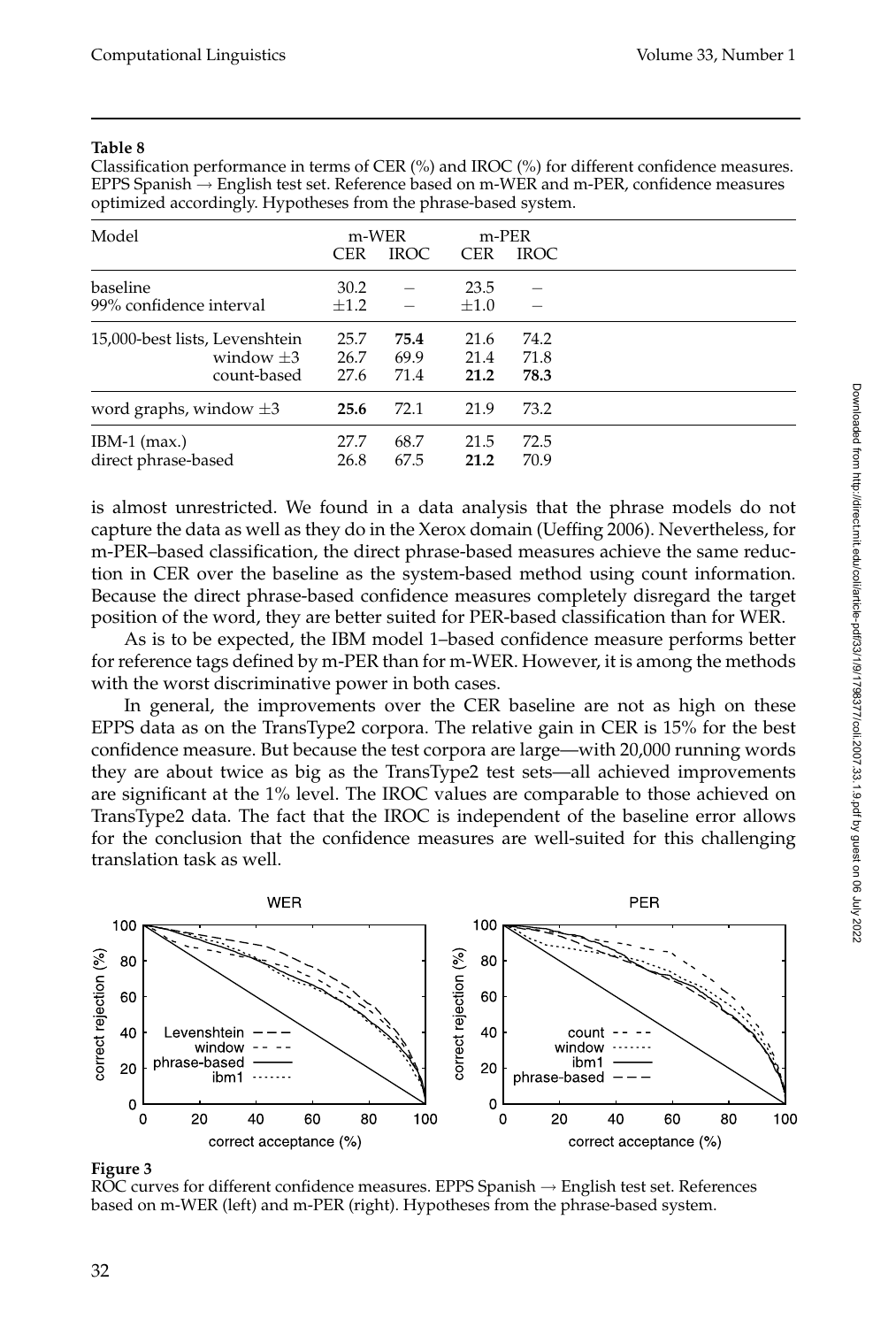The ROC curves shown in Figure 3 further illustrate the classification performance of the different measures. The left curve shows the results for m-WER–based classification, and the right one for m-PER. One can see that for m-WER, the IBM-1–based and the direct phrase-based confidence measures perform very similarly. There is no clear difference between these two approaches and the one calculated over a window of target positions. The discriminative power of the direct model is higher for a lower correct acceptance ratio, whereas the system-based measure performs better for a high correct acceptance ratio. The Levenshtein-based word posterior probabilities are clearly superior to all other approaches. The ROC curve lies beyond the others over the whole range. For PER, the classifier based on word counts dominates all other confidence measures. The three other methods show relatively similar performance.

For all results presented so far, the reference tags were determined by comparing each hypothesis to the most similar reference. As mentioned in Section 7.2, it is also possible to pool the references instead. Table 9 presents an assessment of the discriminative power of different confidence measures for these reference tags. The conclusions from these results are the same as for those in Table 8: The Levenshtein-based method performs best for WER, and the count-based one for PER. All reported improvements in CER are significant at the 1% level. The IROC values for the pooled error measures are higher than for m-WER and m-PER for all confidence measures. Obviously, this method of error counting is easier to assess using confidence measures. The differences in CER are not as large here as in Table 8. However, the IROC values provide a clear indication of the differences in quality between the classifiers.

*NIST task.* The third translation task that was used for the evaluation of the confidence measures proposed in this article is part of the NIST MT evaluation campaign. The task here is the translation of news articles from Chinese into English. As with the EPPS data, the domain is basically unrestricted.

The experimental results are presented in Table 10. The confidence measures that perform best on the two other tasks were evaluated on the NIST data. The results support those achieved on the EPPS collection. All confidence measures reduce CER over the baseline with significance at the 1% level. For reference tags defined by m-WER, the confidence measure using Levenshtein alignment over *N*-best lists

#### **Table 9**

| Classification performance in terms of CER (%) and IROC (%) for different confidence measures. |
|------------------------------------------------------------------------------------------------|
| EPPS Spanish $\rightarrow$ English test set. Reference based on pooled WER and PER, confidence |
| measures optimized accordingly. Hypotheses from the phrase-based system.                       |

| Model                                                           | pooled WER<br>CER<br><b>IROC</b> |                      | pooled PER<br><b>CER</b><br><b>IROC</b> |                      |  |
|-----------------------------------------------------------------|----------------------------------|----------------------|-----------------------------------------|----------------------|--|
| baseline<br>99% confidence interval                             | 23.5<br>$\pm 1.1$                |                      | 18.5<br>$+1.0$                          |                      |  |
| 15,000-best lists, Levenshtein<br>window $\pm 3$<br>count-based | 21.3<br>21.8<br>21.8             | 77.5<br>71.5<br>73.7 | 17.0<br>17.1<br>16.7                    | 76.4<br>73.2<br>80.6 |  |
| word graphs, window $\pm 3$                                     | 21.8                             | 73.0                 | 18.1                                    | 74.1                 |  |
| $IBM-1$ (max.)<br>direct phrase-based                           | 21.7<br>21.3                     | 70.2<br>69.5         | 16.9<br>16.8                            | 74.3<br>69.3         |  |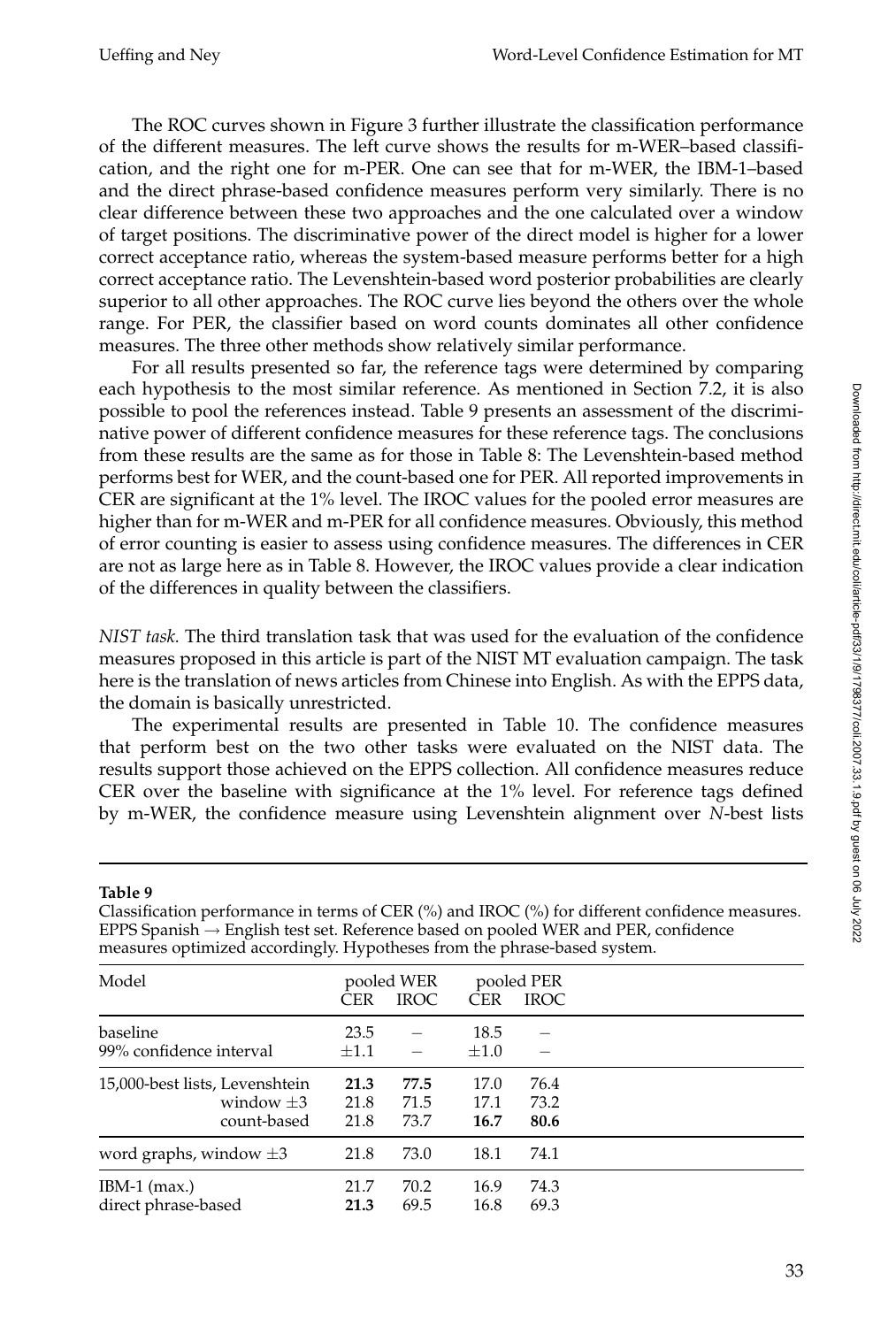#### **Table 10**

Classification performance in terms of CER (%) and IROC (%) for different confidence measures. NIST04 Chinese → English test set. Reference based on m-WER and m-PER, confidence measures optimized accordingly. Hypotheses from the phrase-based system.

| model                                                           | m-WER<br><b>IROC</b><br><b>CER</b> |                      | m-PER<br><b>IROC</b><br><b>CER</b> |                      |
|-----------------------------------------------------------------|------------------------------------|----------------------|------------------------------------|----------------------|
| baseline<br>99% confidence interval                             | 46.2<br>$\pm 1.0$                  |                      | 32.7<br>$\pm 0.6$                  |                      |
| 10,000-best lists, Levenshtein<br>window $\pm 3$<br>count-based | 37.2<br>39.2<br>37.0               | 67.4<br>64.4<br>66.0 | 30.5<br>30.5<br>28.4               | 67.5<br>67.0<br>72.0 |
| $IBM-1$ (max)<br>direct phrase-based                            | 42.9<br>37.3                       | 58.0<br>66.7         | 31.9<br>27.1                       | 59.9<br>71.8         |

performs best. Especially in terms of IROC, this method is clearly superior to the other confidence measures. The count-based method achieves a CER that is 0.2% lower, which is not significant. For classification with respect to m-PER, there are two methods that outperform the others: the count-based confidence measure calculated over *N*-best lists and the direct phrase-based approach. They achieve CER and IROC values that differ significantly from those of the other measures. However, neither of the two approaches is clearly superior to the other: The direct phrase-based confidence measure achieves a lower CER of 27.1%, whereas the count-based confidence measure calculated over *N*-best lists achieves a slightly higher IROC value. The confidence measure based on IBM model 1 shows by far the worst discriminative power for both m-WER- and m-PER-based classification. The CER obtained with this method is significantly higher than those of all other measures.

*Combination of features.* Because feature combination yields good results in the experiments reported in related work such as Blatz et al. (2003), we performed similar experiments. The confidence measures investigated here were combined log-linearly as described in Section 6. The resulting confidence measures were evaluated on all three translation tasks. The three single word posterior probabilities that perform best in each setting were used in the combination. For the confidence estimation with respect to reference tags defined by m-WER, these are:

- the system-based word posterior probabilities based on Levenshtein alignment
- the system-based word posterior probabilities performing windowing over target positions
- the direct phrase-based method

If the reference tags are determined by m-PER, the features used differ slightly, depending on the corpus. The measures that are combined are three of the following:

- the system-based word posterior probabilities based on the word count
- the system-based word posterior probabilities performing windowing over target positions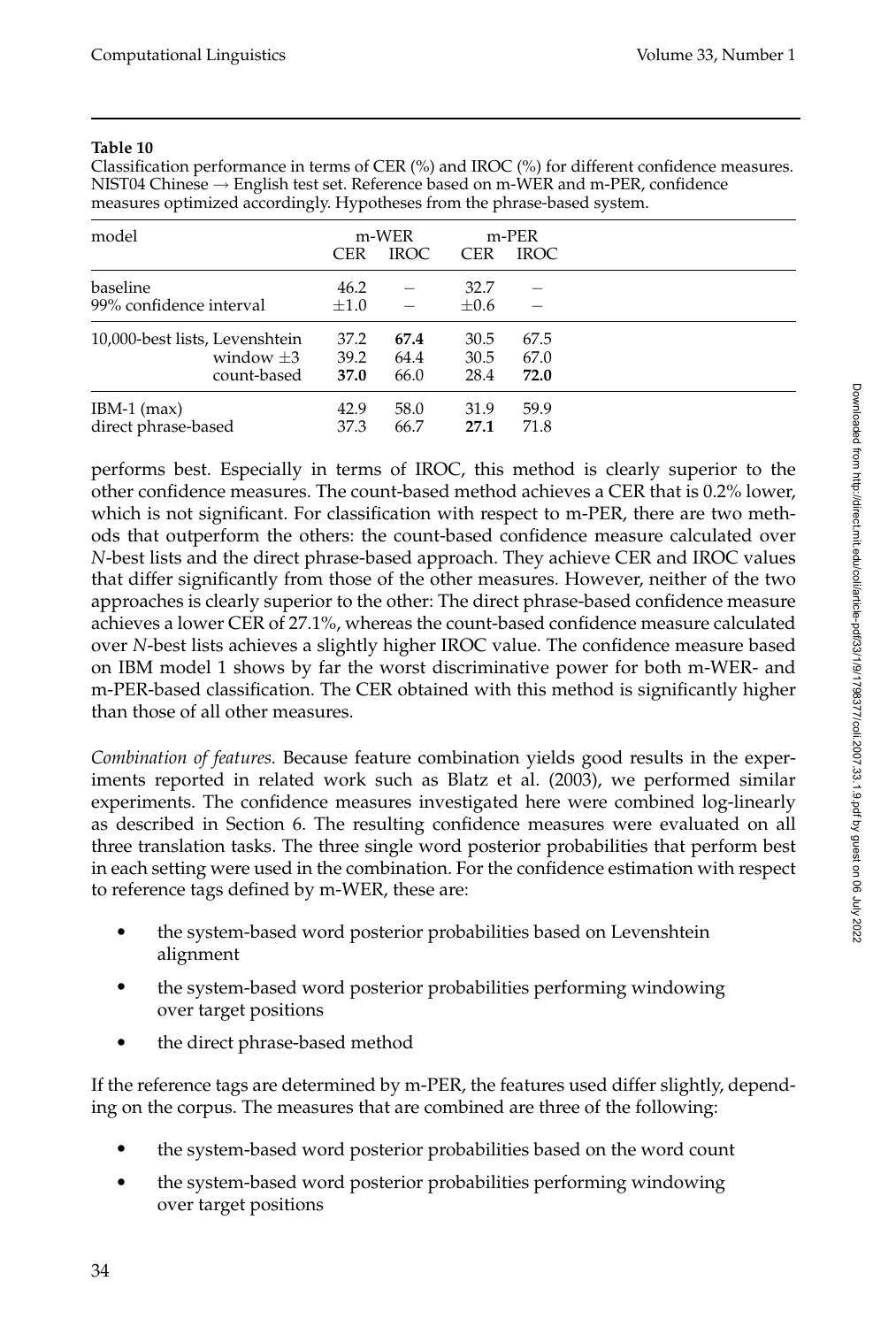- the confidence measure based on IBM model 1
- the direct phrase-based method

The experimental results for the combined confidence measures are presented in Table 11. They show that the resulting confidence measure outperforms the best single method. The improvement in CER is up to 1.8% in absolute terms. In terms of IROC, the gain is up to 4.4 points. This is in the same range as the improvements achieved in the CLSP summer workshop (Blatz et al. 2003). However, there is one case in which the IROC decreases, namely the m-PER–based classification on EPPS Spanish to English. This can be explained by the fact that the combination was optimized with respect to CER. In order to avoid this type of inconsistency, the optimization could be performed considering a combination of CER and IROC as criterion.

## **8. Rescoring**

## **8.1 Approach**

This section reports on the use of word posterior probabilities for rescoring of *N*-best lists. The rescoring is performed as follows: For every hypothesis in the *N*-best list, the confidence of each word in the sentence is calculated. These word posterior probabilities are multiplied to obtain a score for the whole sentence. This sentence score is then used as an additional model for *N*-best list rescoring. It serves as an indicator of the overall quality of the generated hypothesis. Additionally, the minimal word posterior probability over the sentence is determined. This can be seen as an indicator of whether the hypothesis contains words that are likely to be incorrect. These new models are combined with the existing models (such as the score assigned by the underlying SMT system and additional language model scores) in a log-linear manner. The scaling factors of all models are optimized on the development corpus using the Downhill Simplex algorithm. This combination using the optimized factors is then applied and evaluated on the test set.

## **Table 11**

| Word posterior probabilities. Test sets from all three tasks. References based on m-WER and<br>m-PER. Hypotheses from the phrase-based system. |                                             |                                    |              |                                    |              |  |  |  |  |
|------------------------------------------------------------------------------------------------------------------------------------------------|---------------------------------------------|------------------------------------|--------------|------------------------------------|--------------|--|--|--|--|
| Reference tag<br>Task                                                                                                                          | confidence measure                          | m-WER<br><b>IROC</b><br><b>CER</b> |              | m-PER<br><b>CER</b><br><b>IROC</b> |              |  |  |  |  |
| TransType2 $F \rightarrow E$                                                                                                                   | baseline<br>best single<br>combination of 3 | 42.2<br>30.6<br>29.5               | 74.4<br>75.5 | 34.2<br>27.0<br>25.4               | 76.5<br>78.4 |  |  |  |  |
| EPPS $S \rightarrow E$                                                                                                                         | baseline<br>best single<br>combination of 3 | 30.2<br>25.7<br>25.7               | 75.4<br>76.1 | 23.5<br>21.2<br>20.1               | 78.3<br>76.9 |  |  |  |  |
| NIST $C \rightarrow E$                                                                                                                         | baseline<br>best single<br>combination of 3 | 46.2<br>37.3<br>35.5               | 67.2<br>68.0 | 32.7<br>27.4<br>25.8               | 71.3<br>75.7 |  |  |  |  |

Classification performance in terms of CER (%) and IROC (%) for a log-linear combination of word posterior probabilities. Test sets from all three tasks. References based on m-WER and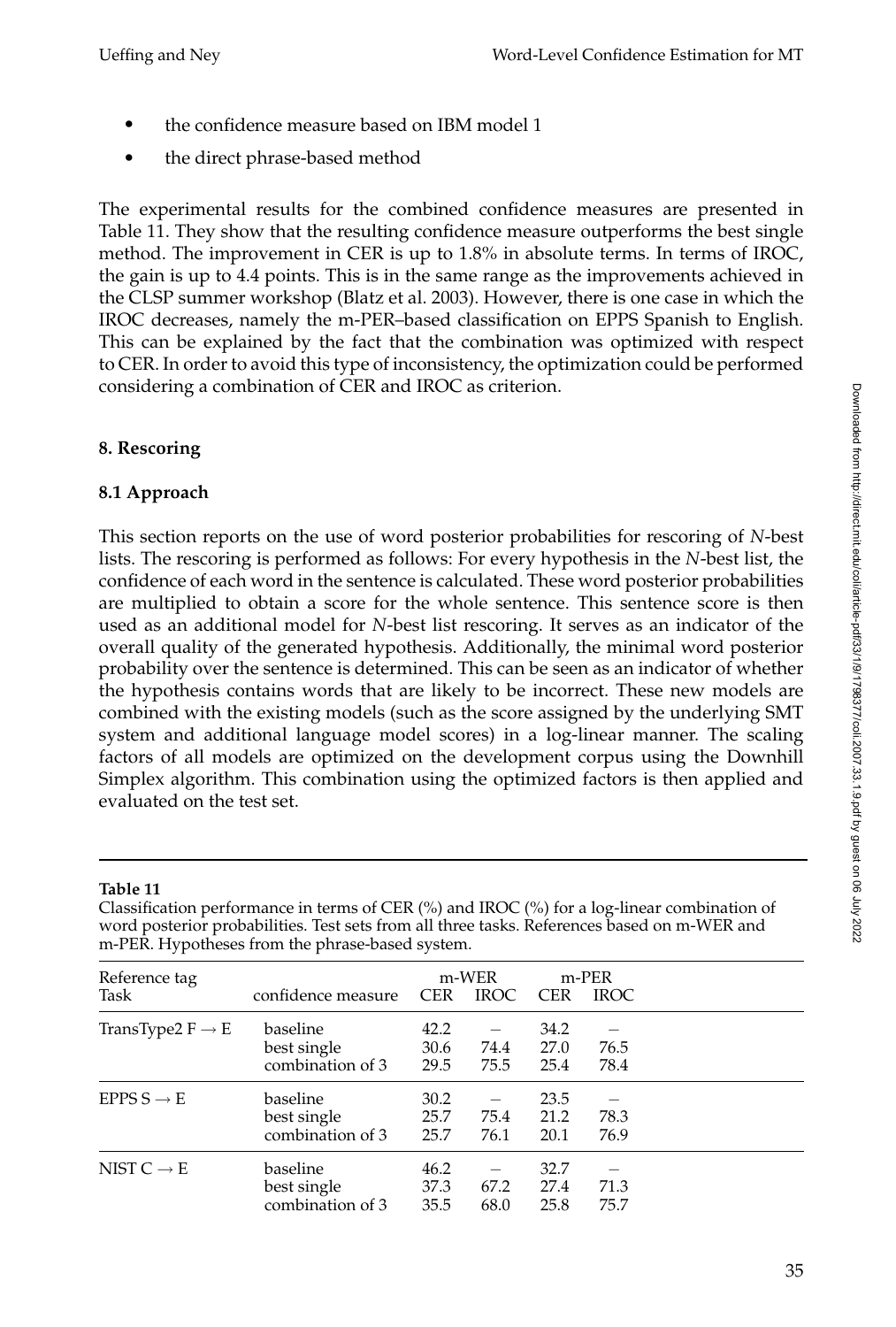## **8.2 Experimental Results**

Rescoring was carried out on EPPS data using the direct phrase-based confidence measures. Within the project TC-STAR, an MT evaluation campaign was performed in March 2005 to compare the research systems of the consortium members (Ney et al. 2005). Different conditions concerning the input data were defined. In the following, rescoring results on the verbatim transcriptions will be presented. The translations that RWTH submitted to this evaluation were generated by the phrase-based translation system described in Section 2.2. *N*-best lists were generated for development and test corpus, with a maximum length of 20,000 and 15,000, respectively. These were then rescored with an IBM model 1, a 4-gram language model, and a deletion model based on IBM-1. The weights for all these models and for the sentence probability assigned by the SMT system were optimized with respect to BLEU score on the development corpus. For a detailed description of the system, see Vilar et al. (2005). This system was ranked first in the evaluation round according to all evaluation criteria (Ney et al. 2005).

Two different sets of rescoring experiments were performed. They differ only in their starting points: The first one starts from the baseline system without rescoring. The sub-model weights of this system were optimized with respect to BLEU on the development set, but no additional models were used for rescoring the *N*-best list. This experiment was performed to analyze the maximum improvement that can be achieved through rescoring with confidence measures. The second experiment starts from the system that has already been rescored with the three different models mentioned above. This is the system that was used in the TC-STAR evaluation campaign, and that was ranked first there. In this setting, it can be seen whether the rescoring with confidence measures manages to improve upon the *best* available system as well. Furthermore, it is possible to analyze whether the gains from all rescoring models are additive.

The results are shown in Table 12. The upper block evaluates the translation quality without considering case, and the second one contains the case-sensitive evaluation. These different figures are presented here in order to separate the effect of the translation and the true-casing process. The translation system was trained on a lower-cased corpus, and the true-casing is performed as an additional post-processing step.

#### **Table 12**

| case? | System                                                              | WER $(\% )$  | PER $(\% )$  | $BLEU$ $(\%)$ | NIST          |  |
|-------|---------------------------------------------------------------------|--------------|--------------|---------------|---------------|--|
| no    | baseline<br>+ direct phrase-based confidence measure                | 40.9<br>40.8 | 30.4<br>29.9 | 45.5<br>46.5  | 9.83<br>9.93  |  |
|       | +IBM-1+LM+deletion model<br>+direct phrase-based confidence measure | 40.6<br>40.4 | 29.5<br>29.4 | 46.6<br>47.2  | 9.99<br>10.04 |  |
| yes   | baseline<br>+ direct phrase-based confidence measure                | 42.5<br>42.7 | 32.2<br>32.0 | 45.1<br>45.6  | 9.67<br>9.68  |  |
|       | +IBM-1+LM+deletion model<br>+direct phrase-based confidence measure | 42.5<br>42.4 | 31.7<br>31.6 | 45.9<br>46.2  | 9.75<br>9.78  |  |
|       | second best translation system                                      | 43.9         | 33.4         | 44.1          | 9.47          |  |

Translation quality for rescoring with confidence measures. EPPS Spanish  $\rightarrow$  English test set. Optimized for BLEU.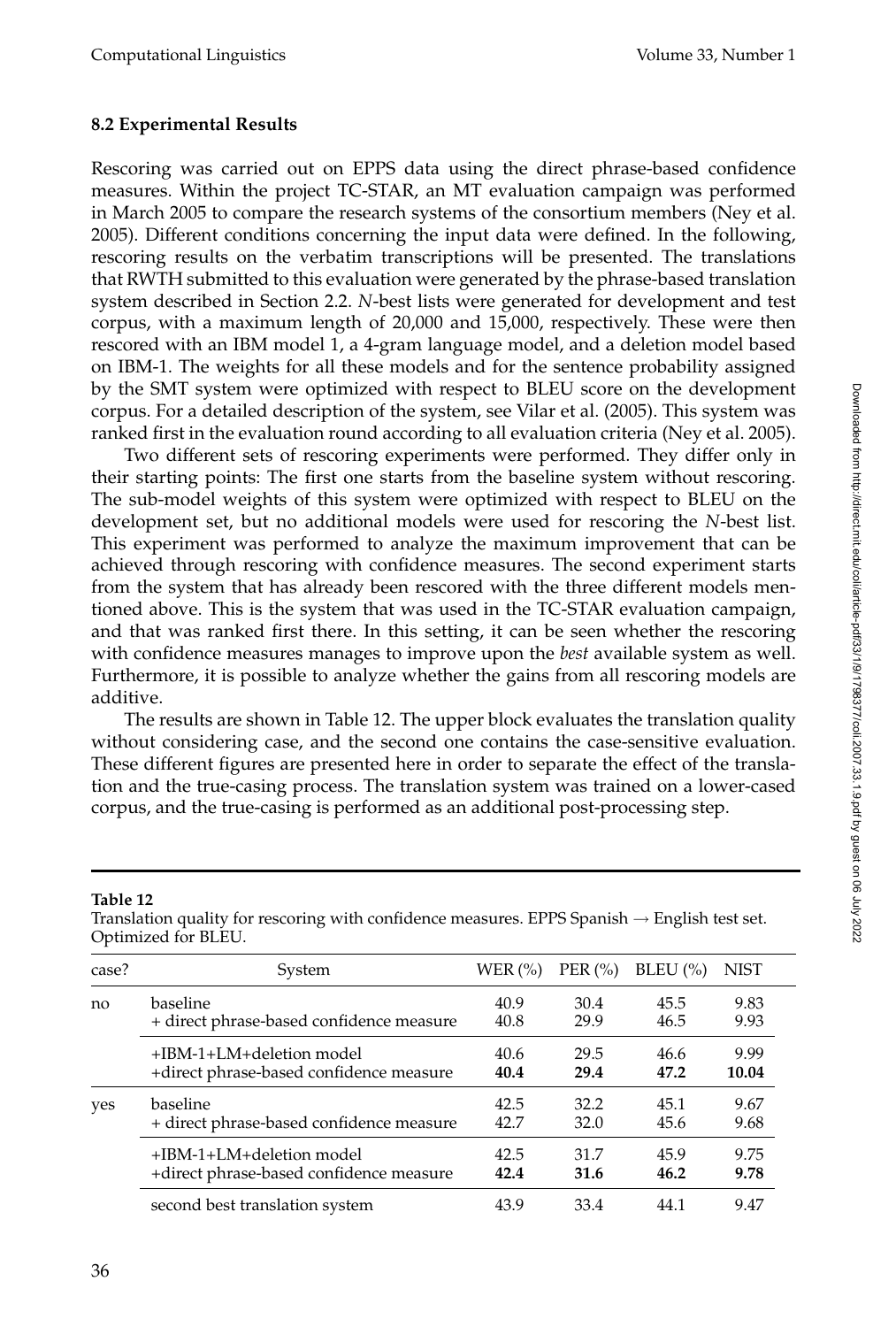Let us first consider the case-insensitive results. The baseline is the single best output of the translation system. This system can be improved through rescoring with confidence measures by 1 BLEU point. This is only 0.1 BLEU points less than the gain achieved from rescoring with the *three* other models. The system from the second setup (rescored with IBM model 1, the language and the deletion model) improves the BLEU score by 1.1 points over the baseline. Another 0.6 BLEU points can be gained through additional rescoring with the direct phrase-based confidence measures. The improvement is consistent across all four automatic evaluation criteria. Naturally, the gain in BLEU score is higher than for the other measures, because the system was optimized with respect to BLEU.

In the TC-STAR evaluation campaign, case information was taken into account. The corresponding results are presented in the second block of the table. The overall translation quality is lower if case is considered. For all models applied here, the gain achieved through rescoring is not as big as in the case-insensitive evaluation. If only the confidence measures are used for rescoring, the BLEU score is increased by 0.5 points. The NIST score and the error measures change only slightly. However, when all four rescoring models are applied, the system is significantly improved. The models used in the TC-STAR evaluation yield an increase of 0.8 BLEU points. The word posterior probabilities add another 0.3 points to this. This change is rather small, but comparable to the contribution of each single rescoring model used in the evaluation campaign. For comparison, the translation quality of the second best system in this campaign is reported in the last row of the table. The difference in BLEU score between the RWTH system and the second best can be significantly improved through rescoring.

## **9. Conclusion**

In this work, we set up a probabilistic framework for the computation of word posterior probabilities for machine translation. Within this framework, different concepts of word posterior probabilities were defined and analyzed. Several approaches to the calculation of word posterior probabilities were investigated and compared: system-based methods that explore information provided by the SMT system that generated the translations, and direct model-based methods that make use of statistical (translation) models.

The use of word posterior probabilities as confidence measures was studied, including their application in a rescoring scenario. The proposed confidence measures were systematically evaluated on different translation tasks and different language pairs. On all corpora, the best methods developed here reduce the confidence error rate significantly (at the 1% level). The direct confidence measures were also successfully applied to output from a non-statistical MT system.

The results of the experiments can be summarized as follows:

- The performance of the confidence measures depends heavily on the word error measure that defines the reference tags. Naturally, the word posterior probabilities derived from Bayes risk for this word error measure discriminate best. For WER, this is the approach based on the Levenshtein alignment, and for PER this is the method that considers the counts of the words.
- The direct phrase-based confidence measures perform very well on the restricted domain of the TransType2 corpora consisting of technical manuals. There, they outperform all other measures. However, this is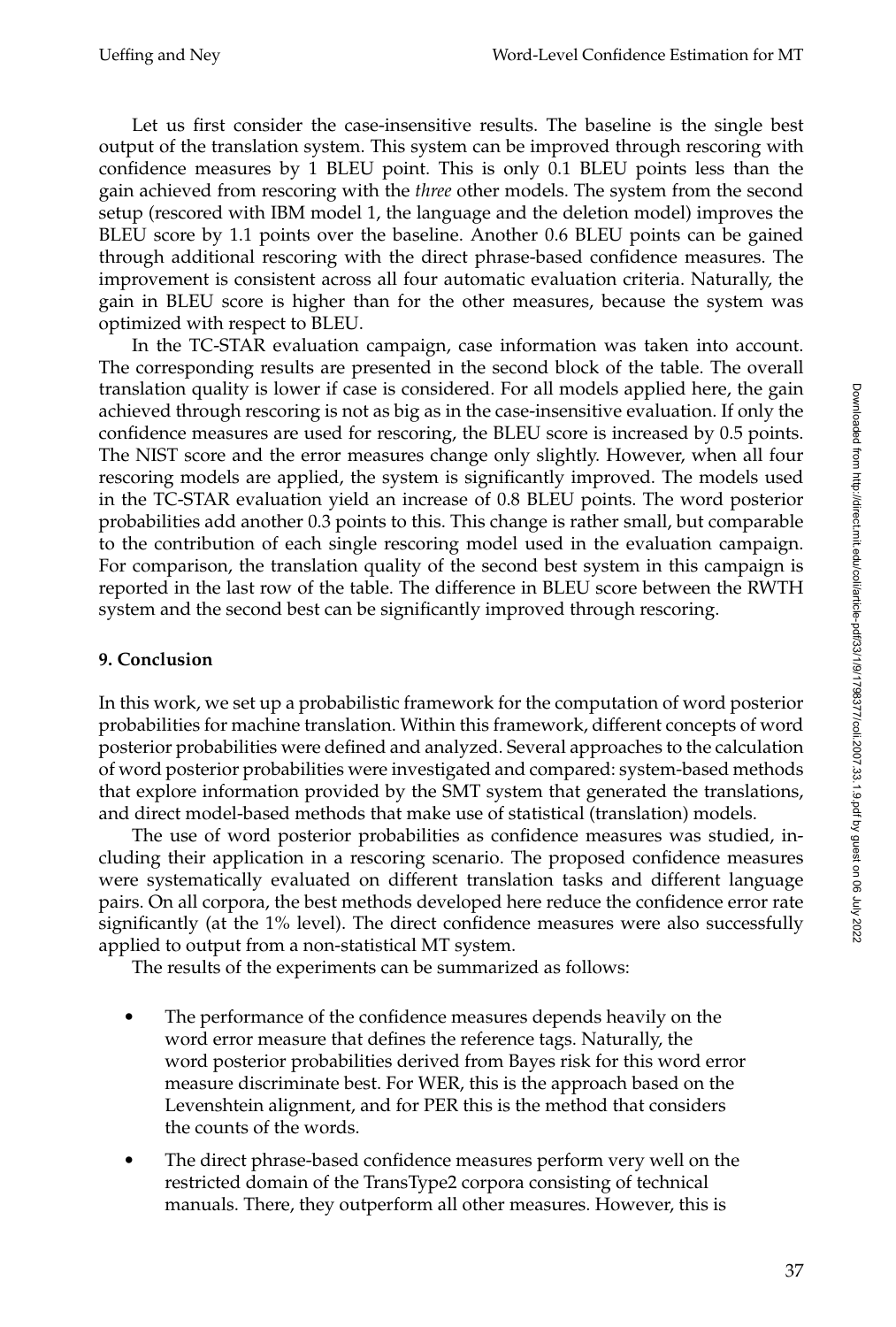not the case for data from domains that are basically unrestricted, such as the EPPS and NIST corpora. There, the system-based measures discriminate better for reference tags given by WER. For PER-based confidence estimation, the direct phrase-based confidence measure and the count-based confidence measure calculated over *N*-best lists show the best performance.

- The confidence measures based on IBM model 1 normally perform worse than the system-based or direct phrase-based methods. The reason for this is that the IBM model 1 is a very simple model that does not consider the context of a target word at all.
- The combination of several different word posterior probabilities into one confidence measure yields better confidence estimation performance than the best single feature. However, the word posterior probabilities proposed here proved to be strong stand-alone features (see also experiments reported in Blatz et al. [2003]).
- Rescoring with confidence measures was shown to improve translation quality. The SMT system investigated here was the one that was ranked first in the TC-STAR evaluation campaign in March 2005. It was consistently improved through rescoring with confidence measures.

### **Acknowledgments**

This work was partly funded by the European Union under the RTD project TransType2 (IST–2001–32091), and under the integrated project TC-STAR—Technology and Corpora for Speech to Speech Translation (IST-2002-FP6-506738). Nicola Ueffing would like to thank her former and current colleagues at RWTH Aachen University and the National Research Council Canada and everybody from the "CE for SMT" workshop team for their feedback and support, and the anonymous reviewers for their helpful comments on earlier versions of this article.

## **References**

- Akiba, Yasuhiro, Eiichiro Sumita, Hiromi Nakaiwa, Seiichi Yamamoto, and Hiroshi G. Okuno. 2004. Using a mixture of N-best lists from multiple MT systems in rank-sum-based confidence measure for MT outputs. In *Proceedings of COLING '04: The 20th International Conference on Computational Linguistics*, pages 322–328, Geneva, Switzerland.
- Bertoldi, Nicola, Roldano Cattoni, Mauro Cettolo, and Marcello Federico. 2004. The ITC-irst statistical machine translation system for IWSLT-2004. In *Proceedings of the International Workshop on Spoken Language Translation (IWSLT)*, pages 51–58, Kyoto, Japan.
- Bisani, Maximilian and Hermann Ney. 2004. Bootstrap estimates for confidence intervals in ASR performance evaluation. In *Proceedings of the IEEE International Conference on Acoustics,Speech,and Signal Processing (ICASSP)*, pages 409–412, Montreal, Canada.
- Blatz, John, Erin Fitzgerald, George Foster, Simona Gandrabur, Cyril Goutte, Alex Kulesza, Alberto Sanchis, and Nicola Ueffing. 2003. Confidence estimation for machine translation. Final report, JHU/CLSP Summer Workshop. http://www.clsp.jhu.edu/ws2003/ groups/estimate/.
- Blatz, John, Erin Fitzgerald, George Foster, Simona Gandrabur, Cyril Goutte, Alex Kulesza, Alberto Sanchis, and Nicola Ueffing. 2004. Confidence estimation for machine translation. In *Proceedings of COLING '04: The 20th International Conference on Computational Linguistics*, pages 315–321, Geneva, Switzerland.
- Brown, Peter F., Stephen A. Della Pietra, Vincent J. Della Pietra, and Robert L. Mercer. 1993. The mathematics of statistical machine translation: Parameter estimation. *Computational Linguistics*, 19(2):263–311.
- Chiang, David. 2005. A hierarchical phrase-based model for statistical machine translation. In *Proceedings of*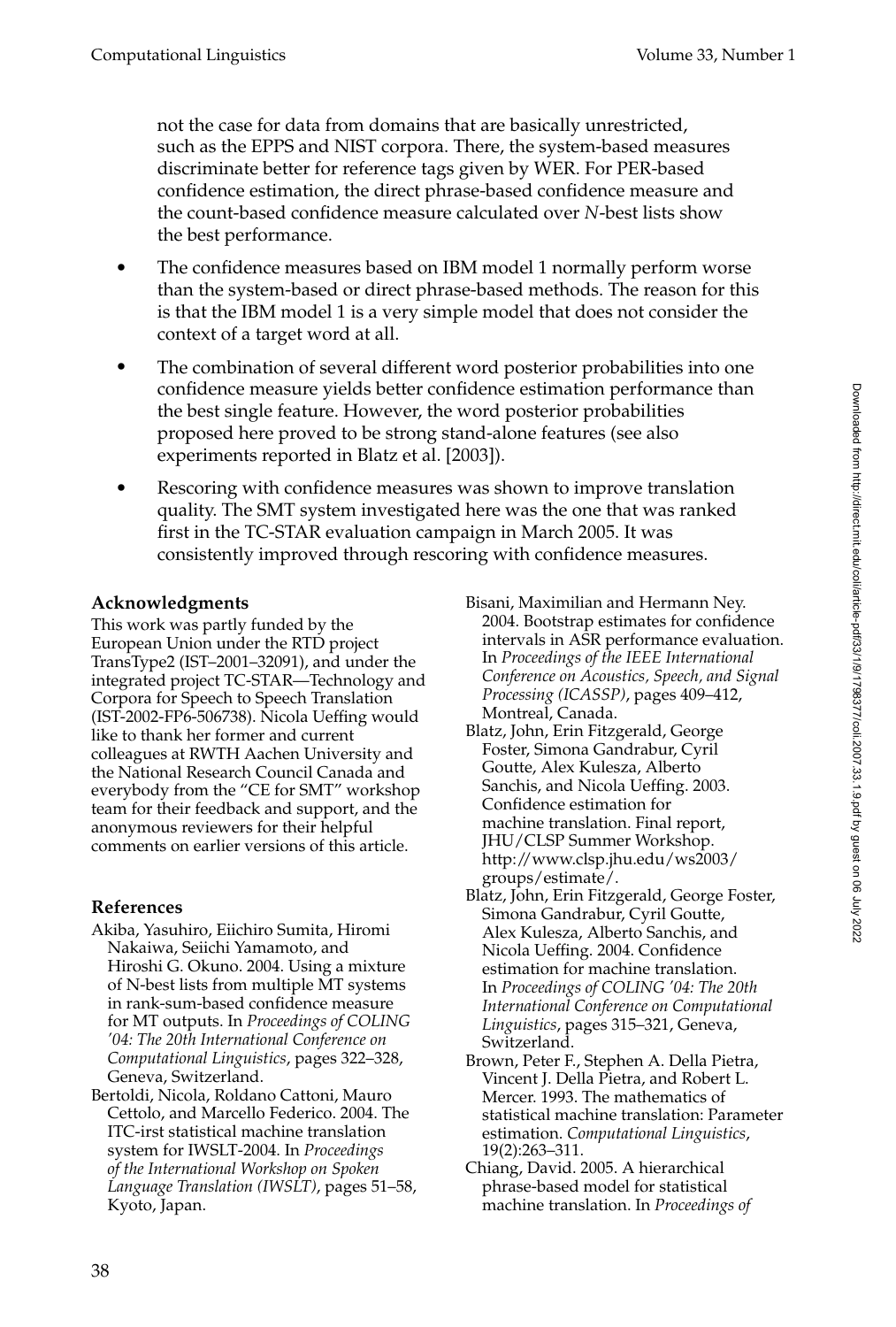*the 43rd Annual Meeting of the Association for Computational Linguistics (ACL)*, pages 263–270, Ann Arbor, MI.

- Duda, Richard O., Peter E. Hart, and David G. Stork. 2001. *Pattern Classification and Scene Analysis*. John Wiley & Sons, New York.
- Gandrabur, Simona and George Foster. 2003. Confidence estimation for text prediction. In *Proceedings of the Conference on Natural Language Learning (CoNLL)*, pages 95–102, Edmonton, Canada.
- Jayaraman, Shyamsundar and Alon Lavie. 2005. Multi-engine machine translation guided by explicit word matching. In *Proceedings of the 10th Annual Conference of the European Association for Machine Translation (EAMT)*, pages 143–152, Budapest, Hungary.
- Jurafsky, Daniel and James H. Martin. 2000. *Speech and Language Processing*. Prentice Hall, Upper Saddle River, NJ.
- Koehn, Philipp, Franz J. Och, and Daniel Marcu. 2003. Statistical phrase-based translation. In *Proceedings of the Human Language Technology Conference (HLT/NAACL)*, pages 127–133, Edmonton, Canada.
- Levenshtein, Vladimir I. 1966. Binary codes capable of correcting deletions, insertions and reversals. *Soviet Physics Doklady*, 10(8):707–710.
- Ney, Hermann, Volker Steinbiss, Richard Zens, Evgeny Matusov, J. Gonzalez, Young-Suk Lee, Salim Roukos, Marcello Federico, Muntsin Kolss, and Rafael Banchs. 2005. TC-STAR deliverable no. D5: SLT progress report. Technical report, Integrated project TC-STAR (IST-2002-FP6-506738) funded by the European Commission. http://www.tc-star.org/.
- Nießen, Sonja, Franz J. Och, Gregor Leusch, and Hermann Ney. 2000. An evaluation tool for machine translation: Fast evaluation for MT research. In *Proceedings of the Second International Conference on Language Resources and Evaluation (LREC)*, pages 39–45, Athens, Greece.
- NIST. 2002. Automatic evaluation of machine translation quality using N-gram co-occurrence statistics. http://nist.gov/speech/tests/mt/.
- NIST. 2004. Machine translation evaluation Chinese–English. http://nist.gov/ speech/tests/mt/.
- Och, Franz J. 2003. Minimum error rate training in statistical machine translation. In *Proceedings of the*

*41st Annual Meeting of the Association for Computational Linguistics (ACL)*, pages 160–167, Sapporo, Japan.

- Och, Franz J. and Hermann Ney. 2004. The alignment template approach to statistical machine translation. *Computational Linguistics*, 30(4):417–449.
- Och, Franz J., Christoph Tillmann, and Hermann Ney. 1999. Improved alignment models for statistical machine translation. In *Proceedings of the Joint SIGDAT Conference on Empirical Methods in Natural Language Processing and Very Large Corpora (EMNLP/VLC-99)*, pages 20–28, University of Maryland, College Park, MD.
- Papineni, Kishore, Salim Roukos, Todd Ward, and Wei-Jing Zhu. 2002. BLEU: A method for automatic evaluation of machine translation. In *Proceedings of the 40th Annual Meeting of the Association for Computational Linguistics (ACL),* pages 311–318, Philadelphia, PA.
- Press, William H., Saul A. Teukolsky, William T. Vetterling, and Brian P. Flannery. 2002. *Numerical Recipes in C++*. Cambridge University Press, Cambridge, UK.
- Quirk, Chris. 2004. Training a sentence-level machine translation confidence metric. In *Proceedings of the Fourth International Conference on Language Resources and Evaluation (LREC)*, pages 825–828, Lisbon, Portugal.
- Sanchis, Alberto. 2004. *Estimación y aplicación de medidas de confianza en reconocimiento autom´atico del habla*. Ph.D. thesis, Departamento de Sistemas Informáticos y Computación, Universidad Politécnica de Valencia, Valencia, Spain.
- Stolcke, Andreas. 2002. SRILM—an extensible language modeling toolkit. In *Proceedings of the International Conference on Spoken Language Processing (ICSLP)*, volume 2, pages 901–904, Denver, CO.
- TC-STAR. 2005. TC-STAR—Technology and corpora for speech to speech translation. Integrated project TC-STAR (IST-2002-FP6-506738) funded by the European Commission. http://www.tc-star.org/.
- Tillmann, Christoph. 2003. A projection extension algorithm for statistical machine translation. In *Proceedings of the Conference on Empirical Methods for Natural Language Processing (EMNLP)*, pages 1–8, Sapporo, Japan.
- TransType2. 2005. TransType2—Computer assisted translation. RTD project TransType2 (IST-2001-32091) funded